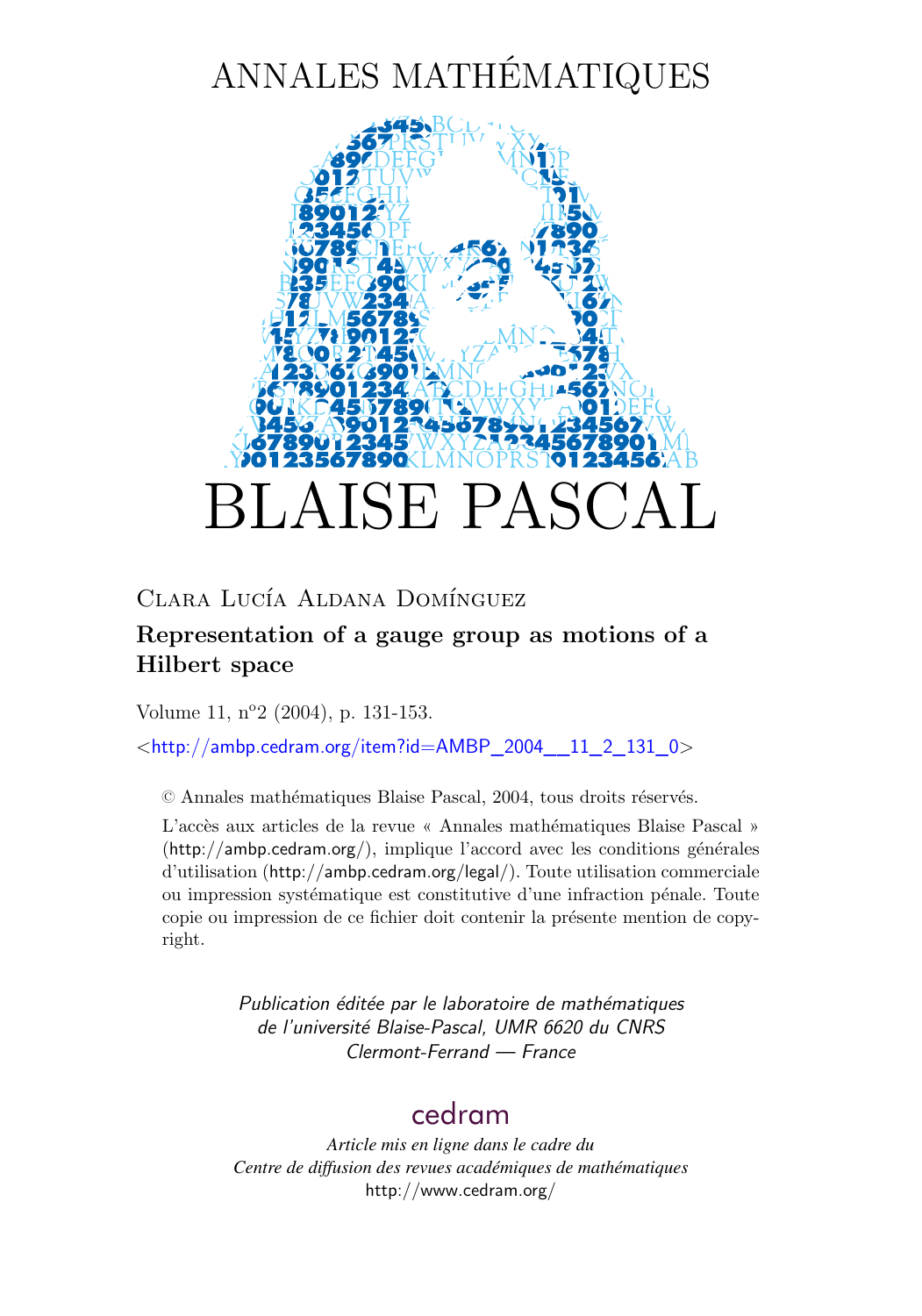# **Representation of a gauge group as motions of a Hilbert space**

Clara Lucía Aldana Domínguez

#### **Abstract**

This is a survey article based on the author's Master thesis<sup>1</sup> on affine representations of a gauge group. Most of the results presented here are well-known to differential geometers and physicists familiar with gauge theory. However, we hope this short systematic presentation offers a useful self-contained introduction to the subject.

In the first part we present the construction of the group of motions of a Hilbert space and we explain the way in which it can be considered as a Lie group. The second part is about the definition of the gauge group,  $\mathfrak{G}_P$ , associated to a principal bundle, P. In the third part we present the construction of the Hilbert space where the representation takes place. Finally, in the fourth part, we show the construction of the representation and the way in which this representation goes to the set of connections associated to P.

## **1 Group of Motions of a Hilbert Space**

In this section we want to study the group of motions of a Hilbert space  $\mathcal H$ considering it as a Banach Lie group. A general account of the theory of infinite dimensional Lie groups and their structure can be found in [\[13\]](#page-21-0), [\[14\]](#page-21-0), [\[16\]](#page-22-0), [\[20\]](#page-22-0) and [\[21\]](#page-22-0). The group of motions of a Hilbert space is defined as the semi-direct product of the group of translations of  $H$  and the Hilbert group  $Hilb(\mathcal{H})$  associated to  $\mathcal{H}$ , (if  $\mathcal{H}$  is real  $Hilb(\mathcal{H})$  is the orthogonal group  $O(\mathcal{H})$ , if H is complex Hilb(H) is the unitary group  $U(\mathcal{H})$ ).

Let H be a Hilbert space over  $\mathbb R$  or  $\mathbb C$ . We consider  $L(\mathcal H, \mathcal H)$ , the set of all bounded linear operators defined on  $H$ . It is well known that  $L(\mathcal{H}, \mathcal{H})$ 

<sup>1</sup> 'Group of Motions of a Hilbert Space and Unitary Representations of Gauge Groups'. Universidad de los Andes. Work partially supported by Colciencias NSF Grant 1101-05- 11-445.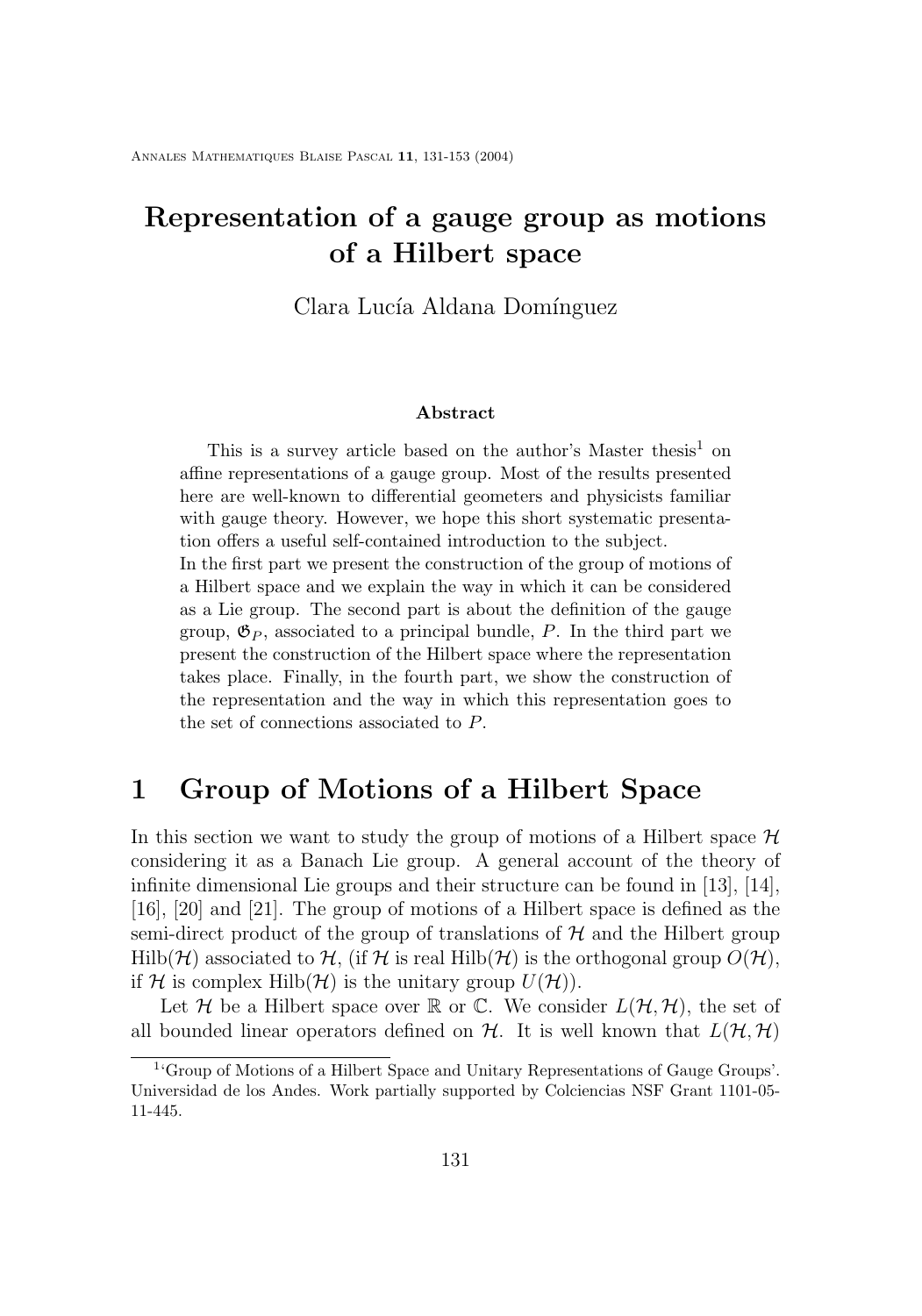is a Banach Lie algebra with norm and Lie bracket given by the following equations:

$$
||A|| = \sup_{||x||=1} ||Ax||
$$
  
[A, B] = AB - BA

with  $A, B \in L(\mathcal{H}, \mathcal{H})$  and  $x \in \mathcal{H}$ . Let  $GL(\mathcal{H})$  be the set of all invertible elements of  $L(\mathcal{H}, \mathcal{H})$ , from elementary functional analysis we know that it is a group. Since multiplication and inversion operations are smooth functions in  $GL(\mathcal{H})$  we have that it is a Banach Lie group, its exponential function  $\exp: L(\mathcal{H}, \mathcal{H}) \to \text{GL}(\mathcal{H})$  is given by the series

$$
\exp(A) = \sum_{n=0}^{\infty} \frac{A^n}{n!}
$$

that converges for all  $A \in L(H, H)$ . Furthermore if  $A \in L(H, H)$  is close to the identity  $I$ , the series

$$
\log(A) = \sum_{n=1}^{\infty} \frac{(-1)^{n+1}(A - I)^n}{n}
$$

converges, see [\[15\]](#page-22-0), chapter VII, section 2.

If  $A \in Sk(\mathcal{H})$ ,  $Sk(\mathcal{H})$  the skew-symmetric algebra of  $\mathcal{H}$ , then  $exp(A) \in$  $Hilb(\mathcal{H})$  and exp is an analytic diffeomorphism of the open unit ball of  $0 \in Sk(\mathcal{H})$  onto the open unit ball at  $I \in Hilb(\mathcal{H})$ . Since Hilb( $\mathcal{H}$ ) is a closed submanifold of  $GL(\mathcal{H})$ , the last results allow us to consider  $U(\mathcal{H})$  as a Banach Lie Group with associated Banach Lie algebra  $Sk(\mathcal{H})$ .

**Semi-direct Product of Lie Groups and its Lie Algebra.** The general construction of the semi-direct product of two Lie groups and its corresponding Lie algebra can be found in [\[5\]](#page-21-0), [\[11\]](#page-21-0) and [\[17\]](#page-22-0), in the infinite dimensional case of regular Lie groups it can be found in [\[13\]](#page-21-0), section 38.9. Here we consider the semi-direct product in the particular case when  $H = (\mathcal{H}, +),$ the additive group of the Hilbert space  $\mathcal{H}$ , and  $G = (\mathrm{GL}(\mathcal{H}), \circ)$ , where ' $\circ$ ' denotes the composition of linear operators. Let  $\eta : GL(\mathcal{H}) \to Aut(\mathcal{H})$ ,  $A \mapsto A$ , where Aut $(\mathcal{H})$  is the group of automorphism of H as an additive group.  $\eta$  can be thought of as an action  $\eta: GL(H) \times H \to H$ ,  $(A, x) \mapsto Ax$ . From the definition of the norm we have that

 $||Ax|| \le ||A||||x||$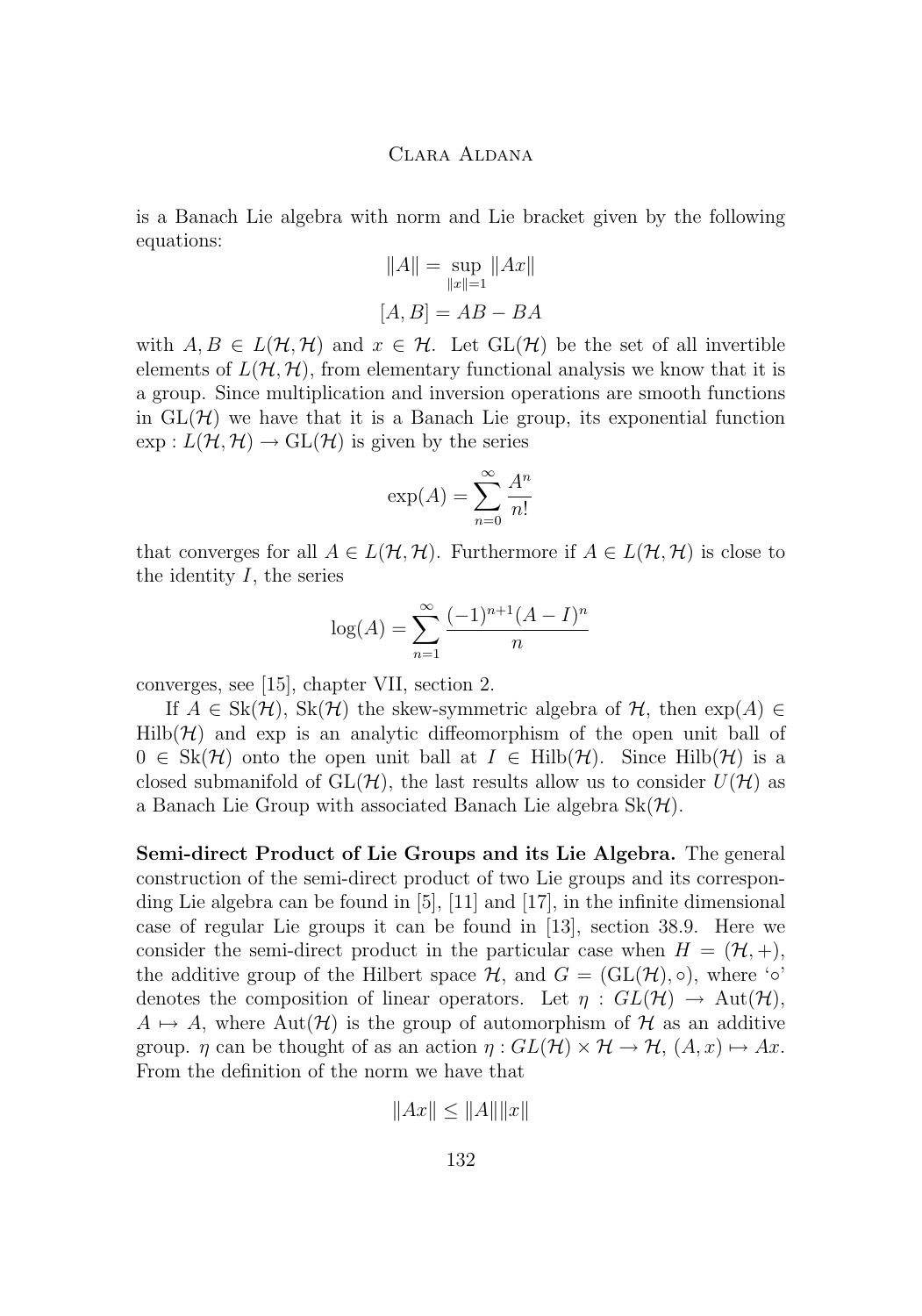for any  $A \in L(H, H)$  and for all  $x \in H$ , thus  $\eta$  is continuous and the semidirect product

$$
\mathrm{Aff}(\mathcal{H}) := \mathcal{H} \times_{\eta} \mathrm{GL}(\mathcal{H}) = \mathcal{H} \rtimes \mathrm{GL}(\mathcal{H})
$$

is a Lie group. It is called the affine group, its elements are the functions  $(x, A) : \mathcal{H} \to \mathcal{H}$  that are composition of invertible linear maps and translations, if  $w \in \mathcal{H}$ 

$$
(x, A)w = Aw + x.
$$

The group operation in  $\text{Aff}(\mathcal{H})$  is given by

$$
(x, A)(y, B) = (x + Ay, AB) \in \text{Aff}(\mathcal{H}).
$$

and it corresponds to the well known composition of affine transformations.

**Definition 1.1:** The group of motions  $M(\mathcal{H})$  of a Hilbert space  $\mathcal{H}$  is defined as the semi-direct product  $\mathcal{H} \rtimes \text{Hilb}(\mathcal{H})$ , where  $\text{Hilb}(\mathcal{H})$  is the Hilbert group of  $H$ .

 $M(\mathcal{H})$  is a subgroup of the affine group, it is called the group of motions of  $H$  because its elements can be interpreted as the physical motions of rigid objects lying in  $\mathcal{H}$ ; if there is a rigid object in  $\mathcal{H}$  the classical way in which it can move is by rotations, translations and compositions of these two; these are precisely the elements of  $M(\mathcal{H})$ . Every element of  $M(\mathcal{H})$  is an isometry of  $\mathcal{H}$ , but it is important to note that the whole set of isometries is not  $M(\mathcal{H})$ .

In the following part we describe the Lie algebra associated to  $\text{Aff}(\mathcal{H})$ . In order to do that we identify H with its Lie algebra,  $\mathfrak{h} = T_0(\mathcal{H})$ , since H is an additive commutative Lie group its Lie algebra has a trivial Lie bracket, see [\[22\]](#page-22-0), chapter 1, section 2.

In the general case, let G and H be Lie groups with Lie algebras  $\mathfrak g$  and  $\mathfrak h$ , respectively and let  $e \in H$  denote the neutral element in H. The semi-direct product of G and H is determined by an action  $\eta: G \to \text{Aut}(H)$ . Let  $g \in G$ , the derivative of  $\eta(g) : H \to H$  at  $e \in H$ ,  $T\eta(g)_e : T_e(H) \to T_e(H)$ , is an automorphism of h. If we denote  $T\eta(g)_e$  by  $\tau_q$ , we have that  $\tau: G \to \text{Aut}(\mathfrak{h}),$  $g \mapsto \tau_g$  satisfies

$$
\tau_{g_1g_2}=\tau_{g_1}\circ\tau_{g_2}.
$$

In this way,  $\tau$  is a homomorphism of groups, where  $\text{Aut}(\mathfrak{h})$  is considered as:

$$
Aut(\mathfrak{h}) = \{ A \in GL(\mathfrak{h}) | A([Y_1, Y_2]) = [A(Y_1), A(Y_2)], \text{ for } Y_1, Y_2 \in \mathfrak{h} \}.
$$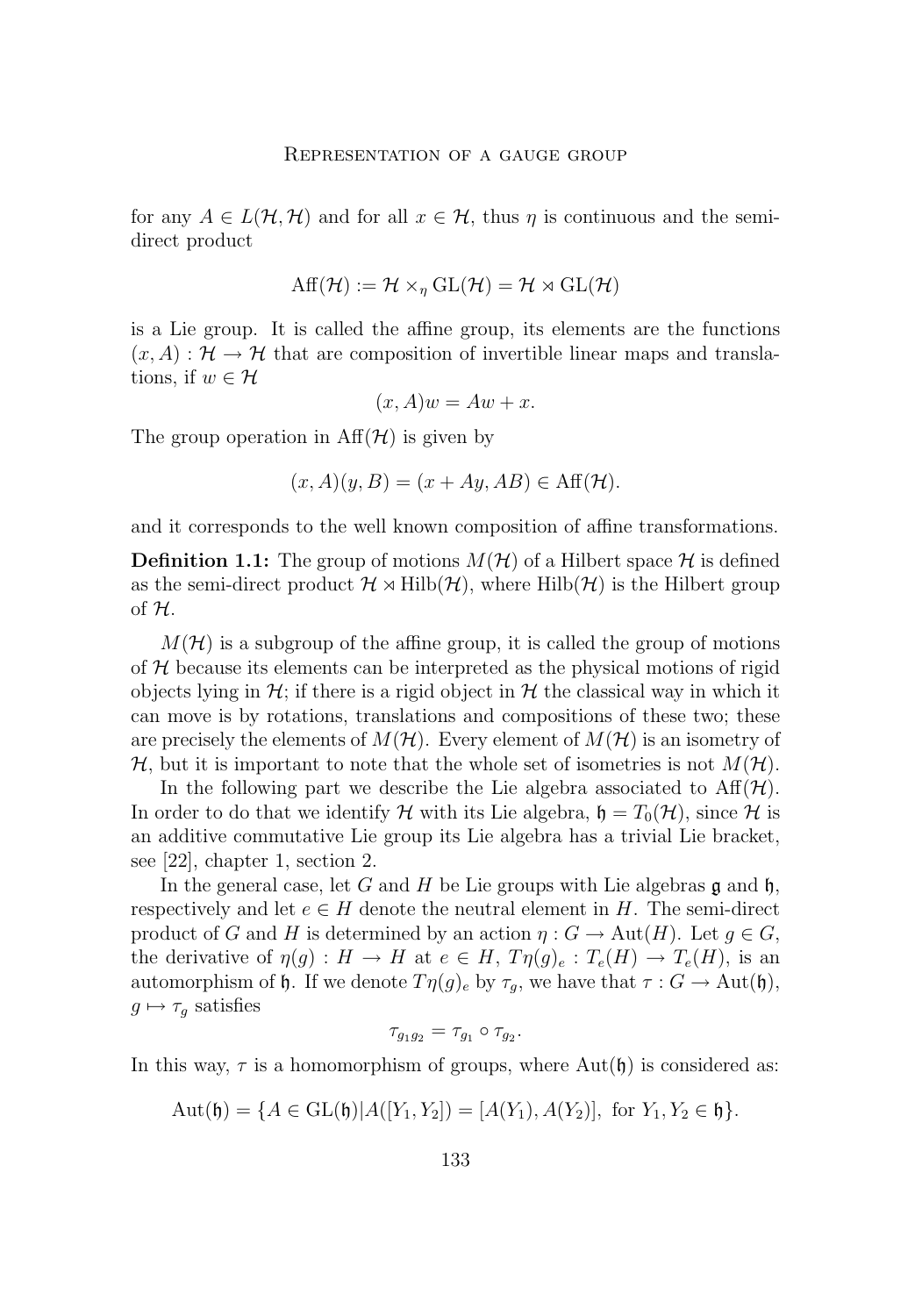$Aut(\mathfrak{h})$  is a group with the usual composition of linear operators. Therefore we have a representation of the group G on the vector space  $\mathfrak h$ . To this representation there corresponds a linear representation of the Lie algebra g in h given by the formula:

$$
\tilde{\tau}_X(Y) = \frac{d}{dt} \tau_{\exp(tX)}(Y) \Big|_{t=0} \tag{1.1}
$$

with  $X \in \mathfrak{g}$  and  $Y \in \mathfrak{h}$ . Since  $\tilde{\tau}_X$  satisfies

$$
\tilde{\tau}_X([Y_1, Y_2]) = [\tilde{\tau}_X(Y_1), Y_2] + [Y_1, \tilde{\tau}_X(Y_2)] \tag{1.2}
$$

$$
\tilde{\tau}_{[X_1, X_2]} = \tilde{\tau}_{X_1} \circ \tilde{\tau}_{X_2} - \tilde{\tau}_{X_2} \circ \tilde{\tau}_{X_1}
$$
\n(1.3)

for  $X, X_1, X_2 \in \mathfrak{g}$  and for  $Y_1, Y_2 \in \mathfrak{h}$ , we have that  $\tilde{\tau}_X$  is a derivation. Thus  $\tilde{\tau}$ :  $\mathfrak{g} \to \text{Der } \mathfrak{h}$ , where  $\text{Der } \mathfrak{h}$  is the set of all derivations of  $\mathfrak{h}$ , is a Lie algebra homomorphism.

The semi-direct product of Lie algebras can be defined in the following way. Let  $\mathfrak g$  and  $\mathfrak h$  be Lie algebras, and let  $\pi : \mathfrak g \to \text{Der } \mathfrak h$ , be a Lie algebra homomorphism, the vector space  $\mathfrak{h} \times \mathfrak{g}$  becomes a Lie algebra with structure given by the equation:

$$
[(Y_1, X_1), (Y_2, X_2)] = ([Y_1, Y_2] + \pi(X_1)(Y_2) - \pi(X_2)(Y_1), [X_1, X_2]). \quad (1.4)
$$

This Lie algebra is called the semi-direct product of the Lie algebras  $\mathfrak h$  and  $\mathfrak g$  by the homomorphism  $\pi$  and it is denoted by  $\mathfrak h \times_{\pi} \mathfrak g$ .

**Proposition 1.2:** *With the notation introduced above we have that the Lie algebra given by*  $\mathfrak{h} \times_{\tilde{\tau}} \mathfrak{g}$  *is the Lie algebra associated to the Lie group*  $H \times_{n} G$ *. See [\[17\]](#page-22-0), appendix* 5*, section* 5*, and [\[11\]](#page-21-0), chapter I, section* 12*.*

In our particular case equations (1.2) and (1.3) take the form

$$
A([y_1, y_2]) = [A(y_1), y_2] + [y_1, A(y_2)] = 0 + 0 = 0
$$
  

$$
[A_1, A_2](y) = A_1(A_2y) - A_2(A_1y),
$$

for  $y, y_1, y_2 \in \mathcal{H}$  and  $A, A_1, A_2 \in L(\mathcal{H}, \mathcal{H})$ . The Lie bracket in  $\mathcal{H} \times L(\mathcal{H}, \mathcal{H})$ , given by equation (1.4), is now

$$
[(y_1, A_1), (y_2, A_2)] = (A_1(y_2) - A_2(y_1), [A_1, A_2]).
$$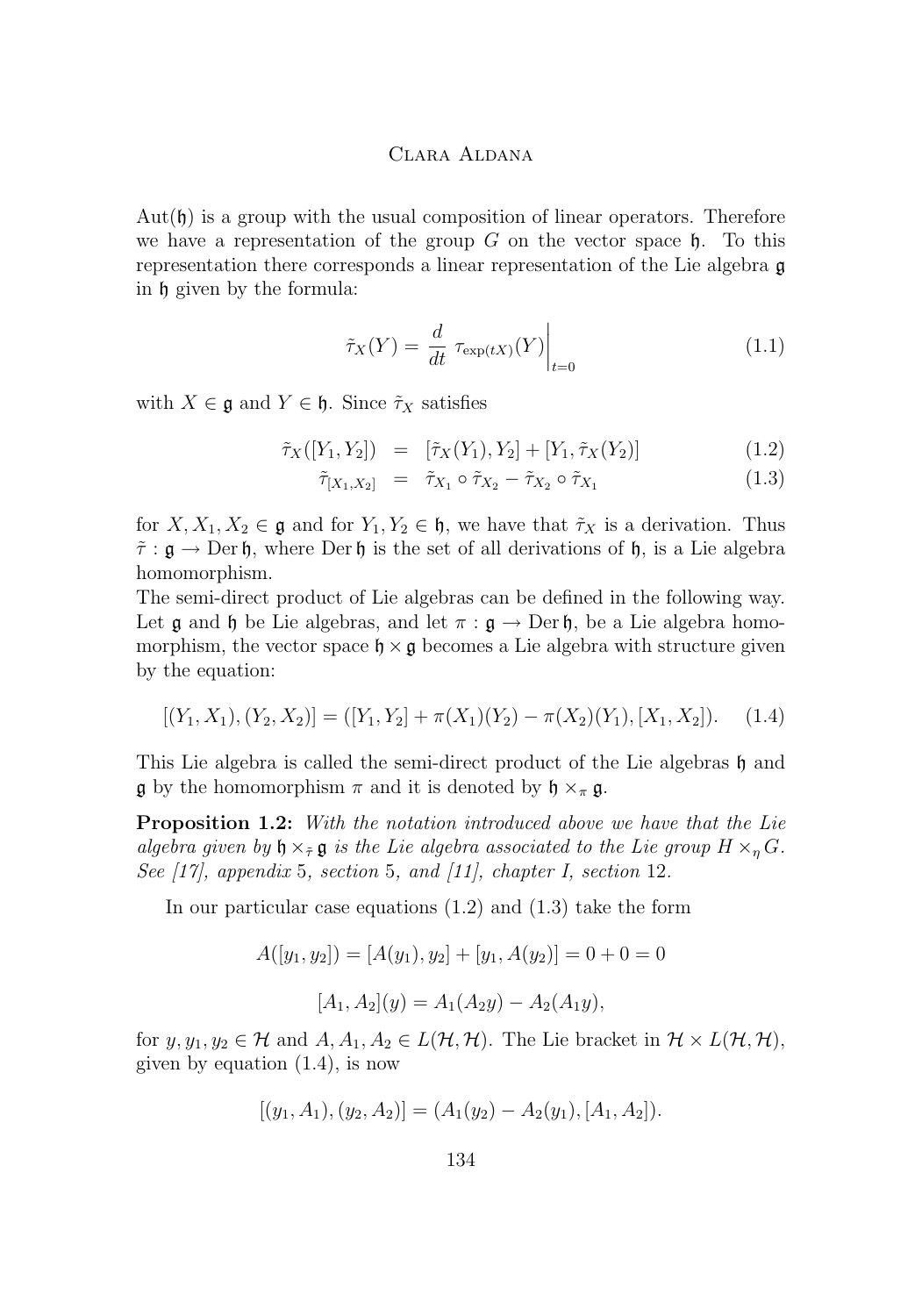Thus, the Lie algebra associated to  $\text{Aff}(\mathcal{H})$  is  $\mathcal{H} \rtimes L(\mathcal{H}, \mathcal{H}) := L(\mathcal{H} \mathcal{H}) \times {}_{\tilde{\tau}} \mathcal{H}$ . In  $\mathcal{H} \times L(\mathcal{H}, \mathcal{H})$  we can also define a norm by

$$
||(x,A)|| = \sqrt{||x||^2 + ||A||^2}.
$$

With this norm  $\mathcal{H} \times L(\mathcal{H}, \mathcal{H})$  is a Banach space and  $\mathcal{H} \rtimes L(\mathcal{H}, \mathcal{H})$  is a Banach Lie Algebra. The group of motions  $M(\mathcal{H})$  is a Lie group and its Lie algebra is given by  $\text{Sk}(\mathcal{H}) \times_{\tilde{\tau}} \mathcal{H}$ .

# **2 The gauge group associated to a principal bundle**

The theory of gauge groups has been widely studied and there are many references related to this topic, see for example [\[3\]](#page-21-0), pages 539 and 546, [\[4\]](#page-21-0), section 5.6, [\[13\]](#page-21-0), chapter IX section 44, and [\[18\]](#page-22-0), section 5. In this section we consider  $M$  a compact Riemannian manifold without boundary and  $G$  a compact semi-simple Lie group with Lie algebra g.

## **2.1 Principal Bundles and Connections**

Let  $M$  be a manifold and  $G$  be a Lie group with identity  $e$ . We consider here only the finite dimensional case. The theory presented here can be found, among others, in  $[12]$ , sections II.5 and III.1,  $[4]$ , chapter 4,  $[18]$ , sections 2 and 3, and [\[19\]](#page-22-0), chapter 3.

**Definition 2.1:** A differentiable principal fiber bundle over M with group G consists of a differentiable manifold P and a right action  $\Theta$  of G on P that satisfy the following conditions:

- 1. The action of G on P is free, that is  $\Theta(p,q) = p$  for some  $p \in P$ , implies that  $q = e$ .
- 2. M is the quotient space  $P/G$  and  $\pi : P \to M$  is differentiable.
- 3. P is locally trivial. This is, for each  $x \in M$  there exist U a neighborhood of  $x, U \in \mathcal{V}_x$ , and  $\psi : \pi^{-1}(U) \to U \times G$  such that  $\psi(p) = (\pi(p), \varphi(p))$ where  $\varphi : \pi^{-1}(U) \to G$  satisfies  $\varphi(p \cdot a) = \varphi(p) \cdot a$ , for all  $p \in \pi^{-1}(U)$ , and  $a \in G$ .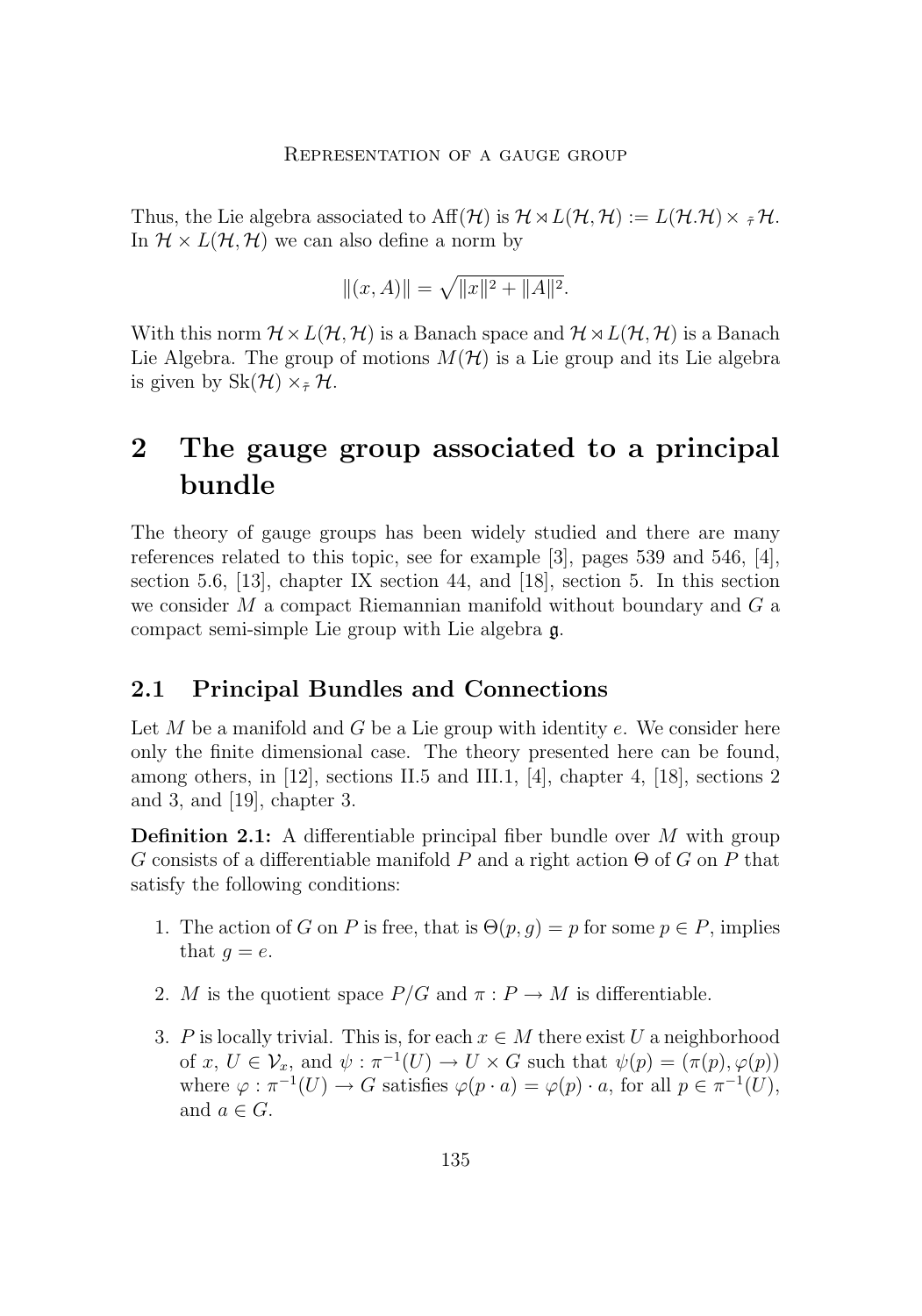A principal bundle is denoted by  $P(M, G, \pi)$  or just by  $P(M, G)$  or P. The manifold  $P$  is called the total space,  $M$  is the base space,  $G$  is the structural group and  $\pi$  is the projection. The fiber at  $x \in M$ ,  $\pi^{-1}(x)$ , is denoted by  $P_x$ .

**Example 2.2:** The bundle of orthonormal linear frames on  $\mathbb{R}^2$ . We consider the set:

$$
P = \{u_x | u_x \text{ is an orthonormal frame in } T_x(\mathbb{R}^2), x \in \mathbb{R}^2\},\
$$

and the projection  $\pi : P \to \mathbb{R}^2$ ,  $u_x \mapsto x$ .  $O(2)$  acts on the right of P as follows: if  $u_x \in P$ ,  $u_x = (v_1, v_2)$  with  $v_1, v_2 \in \mathbb{R}^2$ , let  $A \in O(2)$ , the action is given by

$$
u_x \cdot A = (v_1 \ v_2) A,
$$

which is just the usual matrix multiplication. It is clear that  $O(2)$  acts freely on P, if  $u_x A = u_x$  then taking  $u_x = (v_1, v_2)$  we have  $(v_1, v_2) A = (v_1, v_2)$ , then  $(v_1 \ v_2)^{-1}(v_1 \ v_2)A = I, A = I$ . The action is also transitive because given  $u_1, u_2 \in P$ , we take  $A = (u_2^{-1})u_1$  and we have that  $u_1 = u_2A$ . Note that  $\mathbb{R}^2 = P/O(2)$ . Then we have that  $P(\mathbb{R}^2, O(2))$  is a principal bundle. If we take  $U = B_1(x) \subseteq \mathbb{R}^2$  the trivializations are given by:

$$
\psi : \pi^{-1}(U) \to U \times O(2), u_y \mapsto (y, (v_1 \ v_2))
$$

where  $u_y = (v_1, v_2)$ . P is a manifold of dimension 3.

Let  $x \in M$ ,  $u \in P$ , such that  $\pi(u) = x$ ,  $\pi_{*u} : T_u(P) \to T_x(M)$ , and we define  $V_u = \ker(\pi_{*u}) \subset T_u(P)$ .

The Lie algebra  $\mathfrak g$  can be considered either as the tangent space to G at the identity  $e$  or as the space of left invariant vector fields over  $G$ . If we consider g as the space of left invariant vector fields, then  $exp(tX)$  is the one-parametric group associated to the left invariant vector field  $X$ , that is,  $\exp(0) = e$  and  $\frac{d}{dt} \exp(tX)|_{t=0} = X$ .

**Definition 2.3:** For  $A \in \mathfrak{g}$  and  $p \in P$  we define the fundamental vector field over  $P$  corresponding to  $A$  as:

$$
A^*(p) = \frac{d}{dt} p \cdot \exp(tA) \Big|_{t=0}.
$$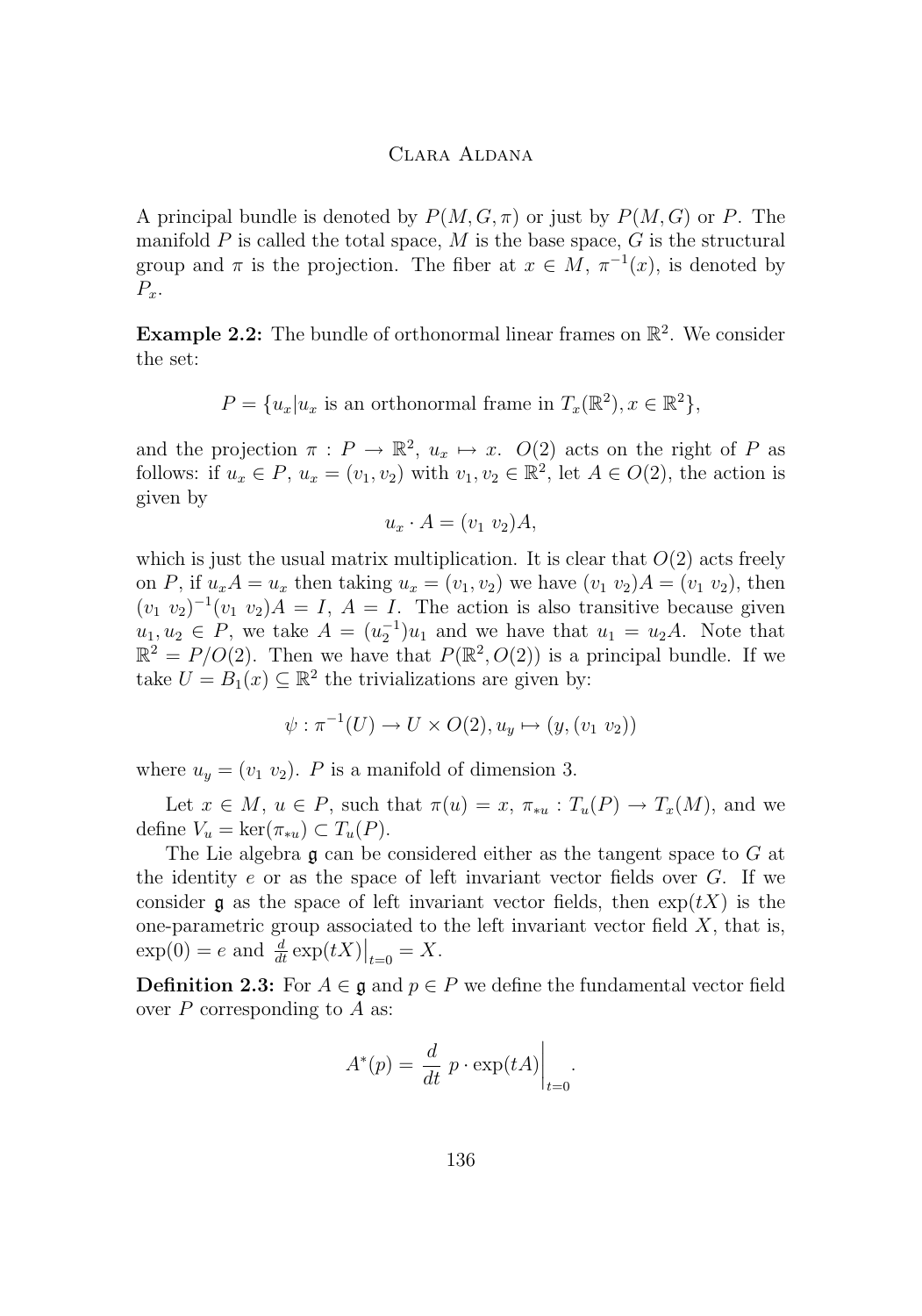<span id="page-7-0"></span>The application  $\sigma : \mathfrak{g} \to \mathcal{X}(P), A \mapsto \sigma(A) = A^*$  is a homomorphism of Lie algebras. If  $A \in \mathfrak{g}$ ,  $A_p^*$  is tangent to the fibre in each  $p \in P$ , that is,  $\pi_*(A^*) = 0$ . If A is not zero then  $A^*$  is also different from zero. Thus, we have that the function  $\sigma : \mathfrak{g} \to V_u, A \mapsto A_u^*$  is a linear isomorphism that satisfies  $(R_a)_*A^* = (\text{Ad}(a^{-1})A)^*.$ 

When a principal bundle is given it carries a notion of verticality in its tangent space but there is not an intrinsic notion of horizontality associated to it. To give a connection on  $P$  is to give a horizontal subspace of the tangent space in each point of P.

**Definition 2.4:** A connection  $\Gamma$  on P is an assignment of a subspace  $H_u$  of  $T_u(P)$  to each  $u \in P$  such that

- 1.  $T_u(P) = V_u \oplus H_u$  (direct sum).
- 2.  $H_{u \cdot a} = (R_a)_* H_u$ , for each  $a \in G$ .
- 3.  $H_u$  depends differentiably on u.

**Definition 2.5:** A connection form over  $P$  is a g-valued 1-form over  $P$ ,  $\omega: T(P) \to \mathfrak{g}$ , that satisfies:

- 1.  $(R_a)^*\omega = \text{Ad}(a^{-1})\omega$ , for each,  $(\omega$  is equivariant), and
- 2.  $\omega(A^*) = A$ , for each  $A \in \mathfrak{g}$ .

It is well known that to have a connection on  $P$  is equivalent to have a connection form on  $P$ . See [\[12\]](#page-21-0), chapter II, section 1. The correspondence between a connection  $\Gamma$  and its connection form  $\omega$  is given as follows: Given  $\Gamma$  a connection on P, for each  $u \in P$ ,  $X \in T_u(P)$ ,  $\omega(X) = A$ , where A is the unique vector in  $\mathfrak g$  such that  $A_u^* = X^v$ ,  $X^v$  the vertical component of X. Conversely, given a connection form the distribution of horizontal spaces is defined by  $H_u = \ker \omega_u \subseteq T_u(P)$ .

**Example 2.6:** Let  $P = \mathbb{R} \times S^1$  be a trivial principal bundle over  $\mathbb{R}$  with fibre and group  $S^1$ ,  $S^1$  acts on itself by the usual multiplication. The Lie algebra associated to  $S^1$  is i $\mathbb R$  and the exponential function is given by  $\exp : i\mathbb R \to S^1$ ,  $i\lambda \mapsto e^{i\lambda}$ . The tangent space to P at the point  $(x, z)$  is given by

$$
T_{(x,z)}P = T_t \mathbb{R} \oplus T_z S^1 \cong \mathbb{R} \oplus z \mathbb{i} \mathbb{R}
$$
\n(2.1)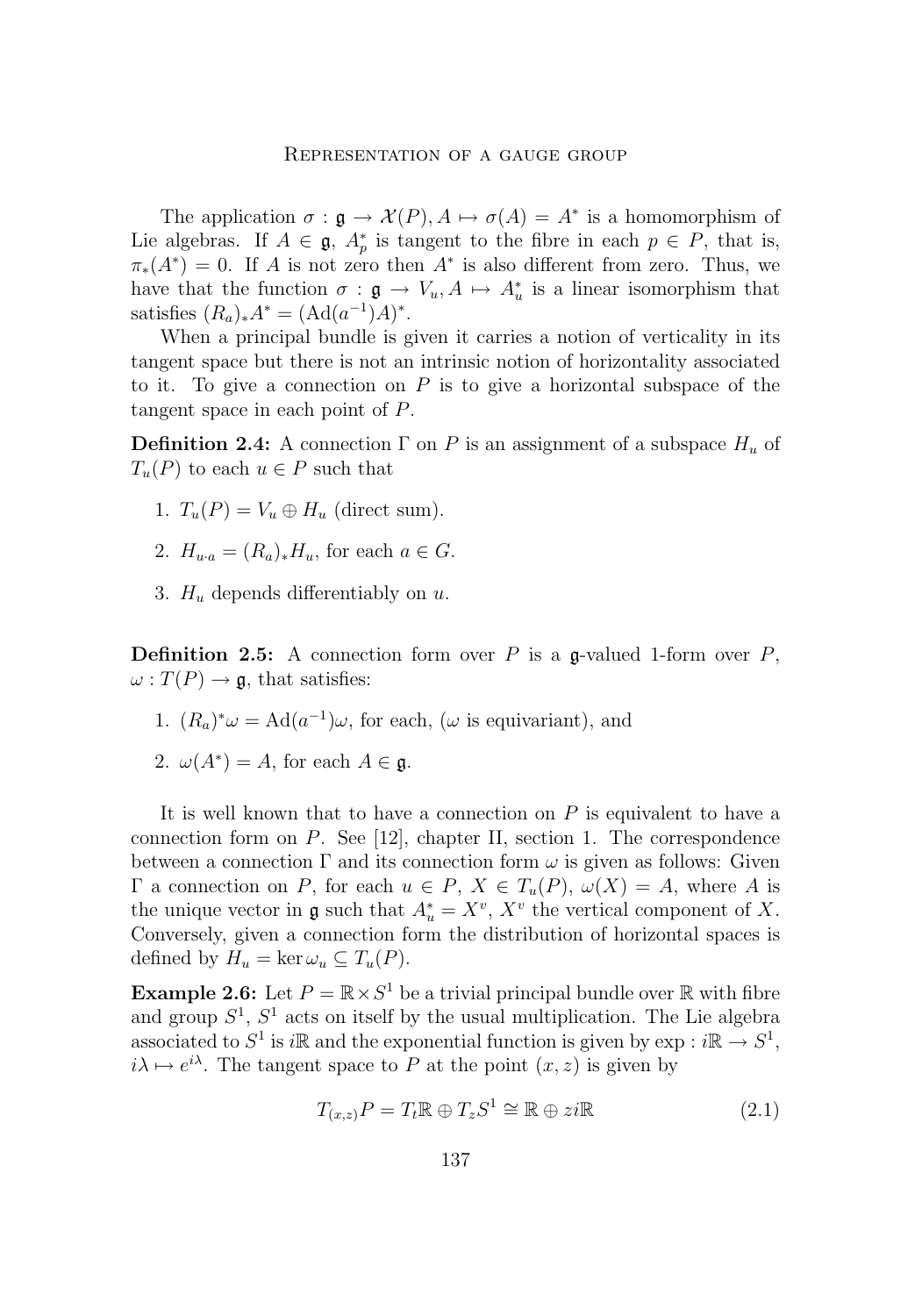because  $T_zS^1 = L_{z*}(T_1S^1) = L_{z*}(\mathbb{R})$ . Then a tangent vector at  $(x, z)$  is given by  $X_{(x,z)} = (r, izs)$  with  $r, s \in \mathbb{R}$ . From equation [\(2.1\)](#page-7-0) it follows that the vertical space at  $p = (x, z)$ , determined by the structure of the principal bundle, is  $V_{(x,z)} = zi\mathbb{R}$ .

Given a vector A in the Lie algebra of  $S^1$ ,  $A = ia$  with  $a \in \mathbb{R}$ , the corresponding fundamental vector field in  $P$  is given by

$$
A_{(x,z)}^* = \frac{d}{dt} (x, z) \cdot \exp(iat) \Big|_{t=0} = \frac{d}{dt} (x, z \exp(iat)) \Big|_{t=0} = (0, zia).
$$

Now we want to define a nontrivial connection on  $P$ . We can do it by defining first a distribution of horizontal spaces at each point. Let  $X =$  $(r, zis)$  be a tangent vector to P at  $(x, z)$ , let us define the corresponding projections,

$$
p^{h}: T_{t} \mathbb{R} \oplus T_{z} S^{1} \to H_{(x,z)} , p^{h}((r, zis)) = (r, zis)^{h} := (r, zir)
$$
  

$$
p^{v}: T_{t} \mathbb{R} \oplus T_{z} S^{1} \to zi \mathbb{R} , p^{v}((r, zis)) = (r, zis)^{v} = (0, zi(s - r))
$$

clearly  $p^h$  and  $p^v$  are projections and  $T_t \mathbb{R} \oplus T_z S^1 = H_{(x,z)} \oplus V_{(x,z)}$ . We also have to check that the distribution is right invariant, that is, that it satisfies  $R_{a*}(H_{(x,z)}) = H_{(x,za)}$  for all  $a \in S^1$ . Let  $a \in S^1$  and  $X \in T_{(x,z)}P$ , then  $R_{a*}(X^h) = R_{a*}((r, zir)) = (r, (za)ir) \in H_{(x, za)}.$ 

The connection form  $\omega$  associated with the distribution is given by

$$
\omega_{(x,z)}: T_{(x,z)}P \to \mathfrak{g}, (r, zis) \mapsto \omega_{(x,z)}(r, zis) = i(s-r),
$$

since  $(i(s - r))_{(x,z)}^* = (0, zi(s - r))$ , the connection is well defined. In a similar way other connections on  $P$  can be obtained.

Given two connections  $\omega, \omega'$ , their difference  $\omega - \omega'$  is a horizontal equivariant 1-form with values in  $\mathfrak{g}$ , where by horizontal we mean  $(\omega - \omega')(X) = 0$ , for all X vertical.

## **2.2 The Group Bundle and the Adjoint Bundle**

Let  $P(M, G)$  be a principal bundle. In order to construct the desired representation and to define the gauge group associated to  $P$  we need to define the group and the adjoint bundles. These bundles are associated bundles to P, see [\[12\]](#page-21-0), and are defined as follows: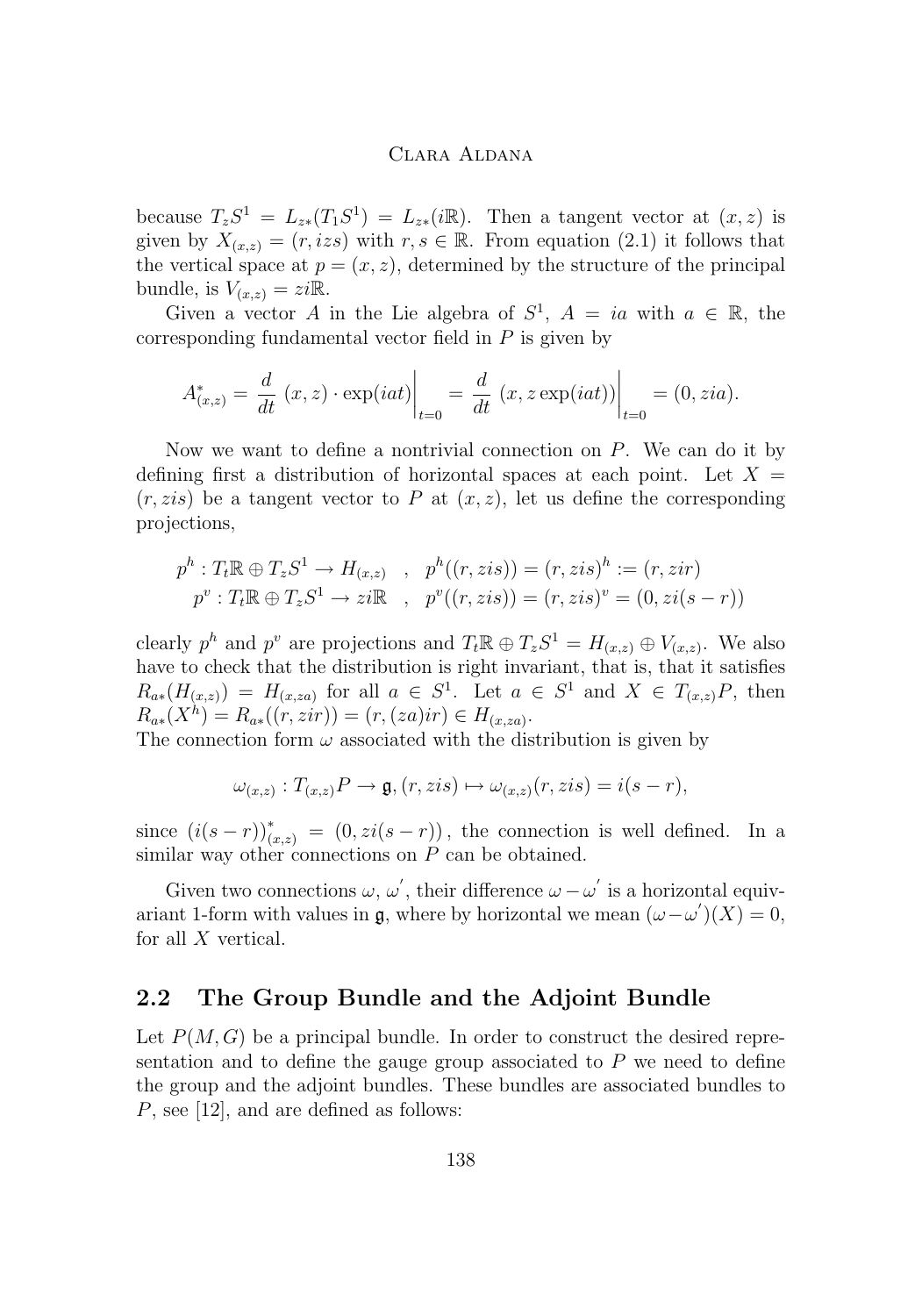**Definition 2.7:** Consider the left action of G on itself given by  $\gamma_a(g)$  = *a g*  $a^{-1}$ , for  $a, g \in G$ . This gives rise to the right action of *G* on *P* × *G*,  $\Theta: (P \times G) \times G \rightarrow (P \times G)$  given by

$$
\Theta((u,g),a) = (u \cdot a, \gamma_{a^{-1}}(g)) = (u \cdot a, a^{-1} g a)
$$

The group bundle G is the bundle  $(P, M, G, \pi_{\mathbb{G}}, G)$  associated to P. It looks locally like  $M \times G$  and its elements are the equivalence classes:

$$
[(u,g)] = \{(u \cdot a, a^{-1} g a) | a \in G\}.
$$

The set of smooth section of  $\mathbb G$  is denoted by  $\Gamma(\mathbb G)$ , that is

$$
\Gamma(\mathbb{G}) = \{ \sigma : M \to \mathbb{G} \mid \sigma \text{ is smooth and } \pi_{\mathbb{G}} \circ \sigma = id_M \}.
$$

**Definition 2.8:** Consider the left action of G on g given by Ad :  $G \times \mathfrak{g} \to \mathfrak{g}$ ,  $(a, X) \mapsto \text{Ad}(a)X$ . This gives rise to the action of G on the right of  $P \times \mathfrak{g}$ given by

$$
\widetilde{\Theta}((u, X), a) = (u \cdot a, \mathrm{Ad}(a^{-1})(X)) = (u \cdot a, (R_a)_*(X))
$$

The adjoint bundle  $P(\mathfrak{g})$  is the bundle  $(P, M, \mathfrak{g}, \pi_{P(\mathfrak{g})}, G)$  associated to P. It looks locally like  $M \times \mathfrak{g}$  and its elements are the equivalence classes:

$$
[(u, X)] = \{ (u \cdot a, \text{Ad}(a^{-1})X) | a \in G \}.
$$

The set of all smooth sections of  $P(\mathfrak{g})$  over M is denoted by  $\Gamma(P(\mathfrak{g}))$  or by  $A^0(\mathfrak{g})$ .

**Example 2.9:** If P is trivial, that is, if  $P = M \times G$ , then  $\mathbb{G} \cong M \times G$ and  $P(\mathfrak{g}) \cong M \times \mathfrak{g}$ . The isomorphism in the last case is given by the map  $[(x, a, X)] \mapsto (x, \text{Ad}(a)X)$ , for  $x \in M$ ,  $a \in G$  and  $X \in \mathfrak{g}$ .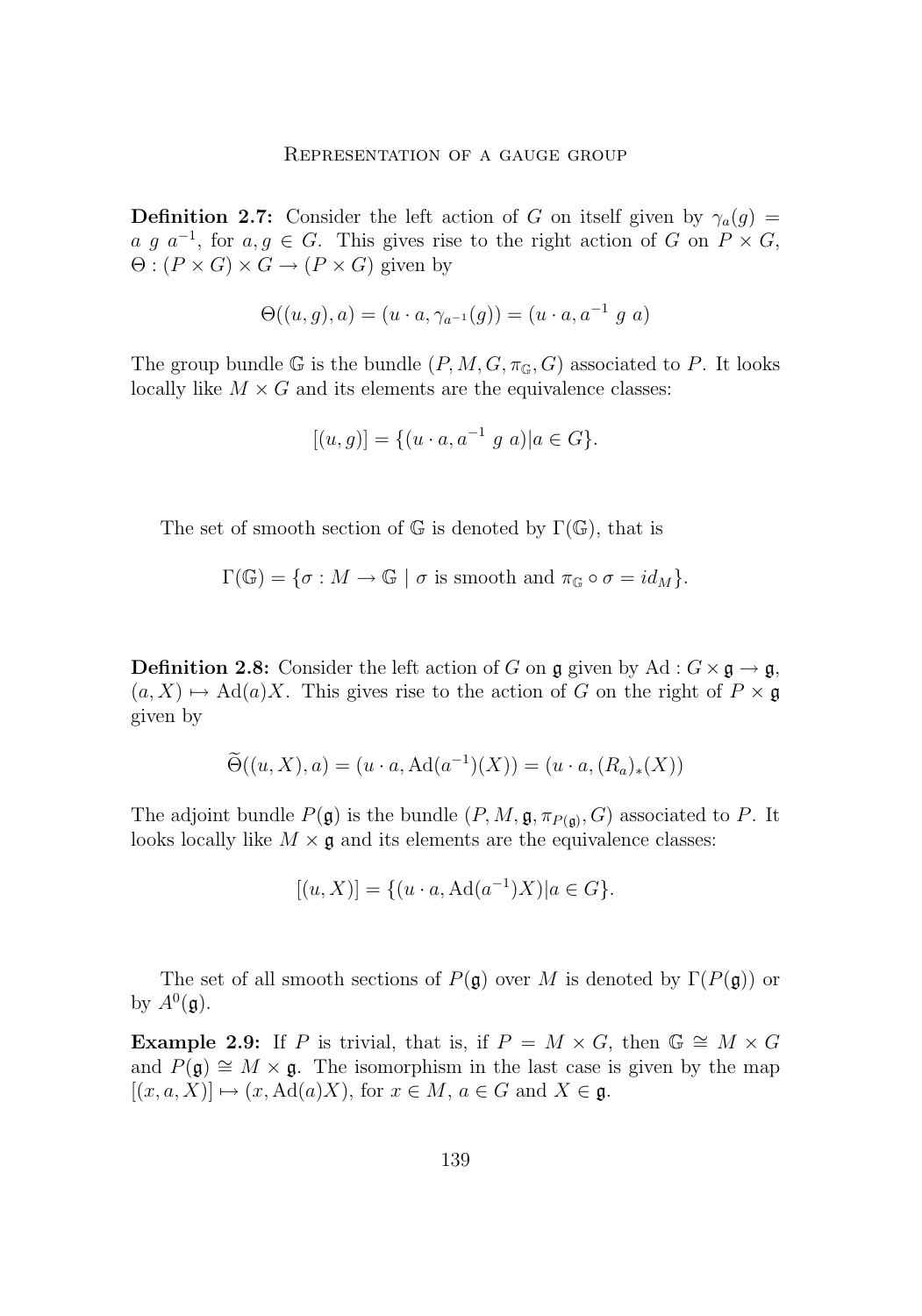## <span id="page-10-0"></span>**2.3 Description of the Gauge Group**

In this section we will construct the gauge group associated to a principal bundle P. As we mentioned before, some good references for this topic are [\[3\]](#page-21-0), [\[4\]](#page-21-0), [\[13\]](#page-21-0), and [\[18\]](#page-22-0).

Let  $Aut(P)$  be the group of all equivariant diffeomorphisms of P, that is,

$$
Aut(P) = \{ \alpha \in diff(P) \mid \alpha(p \cdot g) = \alpha(p) \cdot g, \text{ for all } p \in P, g \in G \},
$$

where  $\text{diff}(P)$  denotes the set of all diffeomorphism of P as a manifold. Now we define:

**Definition 2.10:** The gauge group,  $\mathfrak{G}_P$ , of P is the group

$$
\mathfrak{G}_P = \{ \alpha \in \text{Aut}(P) | \pi \circ \alpha = \pi \}.
$$

If we consider the correspondence between  $Aut(P)$  and  $diff(M)$  given by the following commutative diagram:

$$
\begin{array}{ccc}\nP & \xrightarrow{\alpha} & P \\
\pi & & \downarrow{\pi} \\
M & \xrightarrow{\tilde{\rho}(\alpha)} & M\n\end{array}
$$

where  $\tilde{\rho}$ : Aut $(P) \to \text{diff}(M)$ , we have that  $\mathfrak{G}_P = \text{ker}(\tilde{\rho}) = \tilde{\rho}^{-1} \{id_M\}.$ 

Let  $C_G^{\infty}(P, G)$  be given by

$$
C_G^{\infty}(P,G) = \{ f \in C^{\infty}(P,G) | f(p \cdot g) = g^{-1}f(p)g, \text{ for } p \in P, g \in G \}.
$$

Then we have the following proposition:

**Proposition 2.11:** *The groups*  $\mathfrak{G}_P$ *,*  $C_G^{\infty}(P, G)$ *, and*  $\Gamma(\mathbb{G})$  *are isomorphic as groups.*

**PROOF:** Let  $\alpha \in \mathfrak{G}_P$  and  $p \in P$ . Since  $\alpha(p) \in P_{\pi(p)}$ , there exists  $\widetilde{g} \in G$ <br>such that  $\alpha(p) = p_1 \widetilde{g}$ . Let us define  $f : P \to G$  by  $f(p) = \widetilde{g}$ , where  $\widetilde{g}$ such that  $\alpha(p) = p \cdot \tilde{g}$ . Let us define  $f : P \to G$  by  $f(p) = \tilde{g}$ , where  $\tilde{g}$ satisfies  $\alpha(p) = p \cdot \tilde{g}$ . f is well defined because the action of G on P is free and transitive in the fibres. For  $\alpha \in \mathfrak{G}_P$  and  $g \in G$ ,

$$
\alpha(p \cdot g) = \alpha(p) \cdot g = p \cdot f(p)g.
$$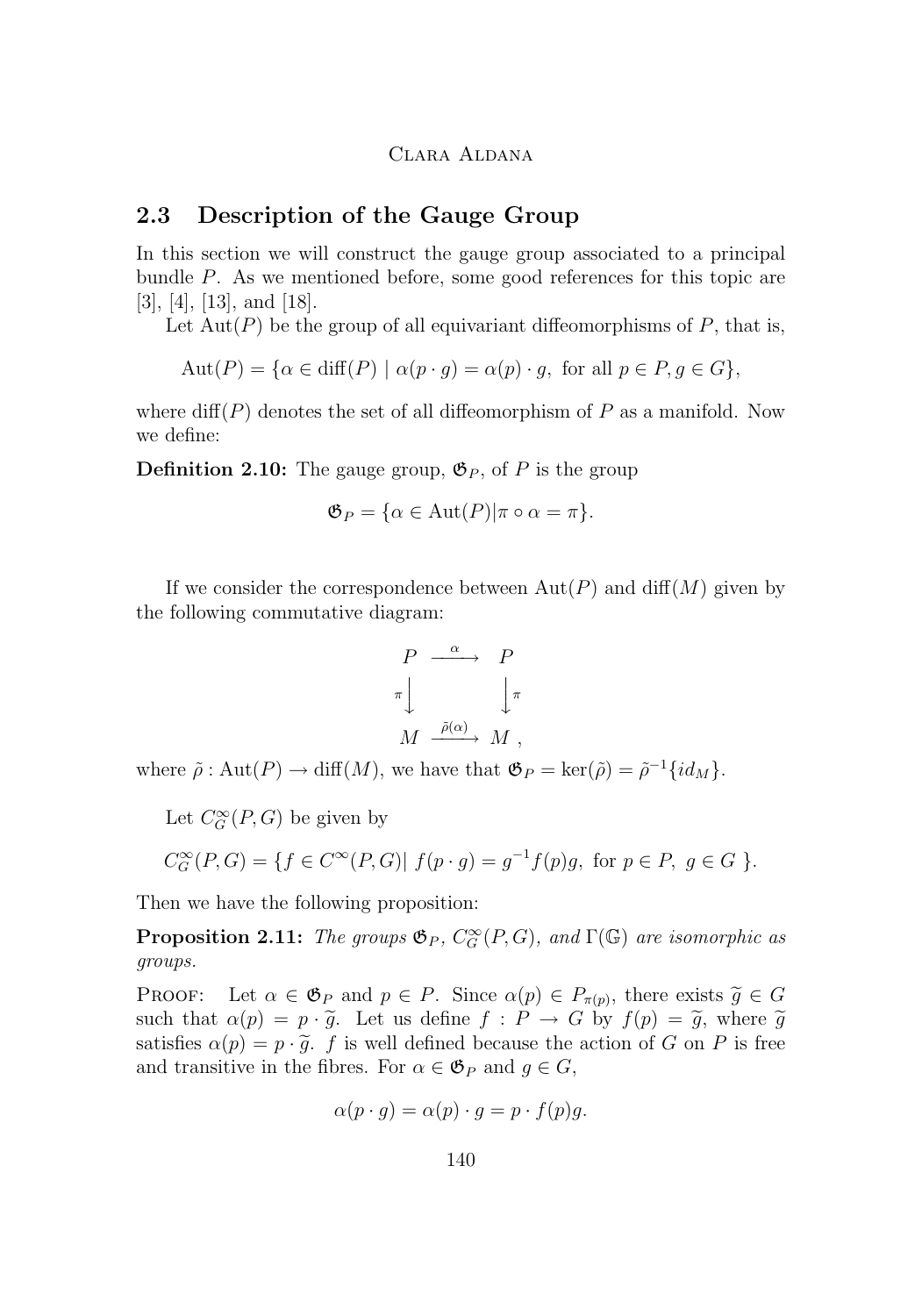On the other hand,

$$
\alpha(p \cdot g) = (p \cdot g) \cdot (f(p \cdot g)) = p \cdot gf(p \cdot g).
$$

Thus we have that

$$
p \cdot f(p)g = p \cdot gf(p \cdot g),
$$

therefore  $f(p)g = gf(p \cdot g)$ , which implies that,  $f(p \cdot g) = g^{-1}f(p)g$ . Thus,  $f \in C_G^{\infty}(P, G)$ .

To show that  $C_G^{\infty}(P, G) \subseteq \Gamma(\mathbb{G})$ , let  $f \in C_G^{\infty}(P, G)$ ,  $x \in M$  and  $p \in P$ with  $\pi(p) = x$ . We define  $\sigma(x) = [p, f(p)]$  in  $\Gamma(\mathbb{G})$ . To see that  $\sigma$  is well defined, let  $q \in P$  such that  $\pi(q) = x$ , then  $q = p \cdot q$ , and  $f(q) = f(p \cdot q)$  $g^{-1}f(p)g$ . Therefore  $[q, f(q)] = [p \cdot g, g^{-1}f(p)g] = [p, f(p)]$ . Since f is smooth it follows that  $\sigma$  is smooth too and  $\sigma \in \Gamma(\mathbb{G})$ .

Finally, if  $\sigma \in \Gamma(\mathbb{G})$  and  $x \in M$ , then  $\sigma(x) = [p(x), q(x)]$  with  $[p(x), q(x)] =$  $[p(x) \cdot h, h^{-1}g(x)h]$ , for every  $h \in G$ . But for every  $q \in P_x$ , there exists a unique  $\tilde{h} \in G$  such that  $q = p \cdot \tilde{h}$ . Thus, we can define  $f(q) = f(p \cdot \tilde{h})$  $\tilde{h}^{-1}g(x)\tilde{h}$ , then  $f \in C_G^{\infty}(P, G)$ . This function f induces an automorphism  $\alpha$ :  $P \to P$ ,  $\alpha(q) = q \cdot f(q) = q \cdot \tilde{h}^{-1} g(x) \tilde{h} = p \cdot g(x) \tilde{h}$ . It is clear from definition that  $\pi \circ \alpha = \alpha$ . Therefore  $\alpha \in \mathfrak{G}_P$ .

We need to check now that these are group isomorphisms. Let  $\alpha, \beta \in \mathfrak{G}_P$ ,  $f, g \in C_G^{\infty}(P, G)$ , and  $\sigma, \varsigma \in \Gamma(\mathbb{G})$  be in the correspondence described above, that is, for  $p \in P$ ,  $x \in M$ ,  $\pi(p) = x$ , we have  $\alpha(p) = p \cdot f(p)$ ,  $\sigma(x) = [p, f(p)]$ and  $\beta(p) = p \cdot g(p)$ ,  $\varsigma(x) = [p, g(p)]$ . Since the group operation in  $\mathfrak{G}_P$  is given by composition we have

$$
(\alpha \cdot \beta)(p) = \alpha(\beta(p)) = \alpha(p \cdot g(p)) = \alpha(p) \cdot g(p) = (p \cdot f(p)) \cdot g(p) = p \cdot (f(p)g(p)),
$$

$$
(\sigma \cdot \varsigma)(x) = [p, f(p)] \cdot [p, g(p)] := [p, f(p)g(p)].
$$

Thus the isomorphisms are group isomorphisms, and the proof is complete.  $\Box$ 

**Example 2.12:** If P is trivial, since  $\mathbb{G} \cong M \times G$ , we have that the gauge group is  $\Gamma(\mathbb{G}) \cong C^{\infty}(M, G)$ .

We want to consider  $\Gamma(\mathbb{G})$  with a topology that makes it into a Lie group, then we use the isomorphisms given in Proposition [2.11](#page-10-0) to endow  $\mathfrak{G}_P$  and  $C_G^{\infty}(P, G)$  with topologies that allow us to consider these three spaces as the same. For this, let  $\mathcal S$  be the set

$$
\mathcal{S} = \{ \{ f \in C^k(M, \mathbb{G}) | j^l(f) \subset O \} | O \subset J^l(M, \mathbb{G}) \text{ is open for } 0 \le l \le k \}
$$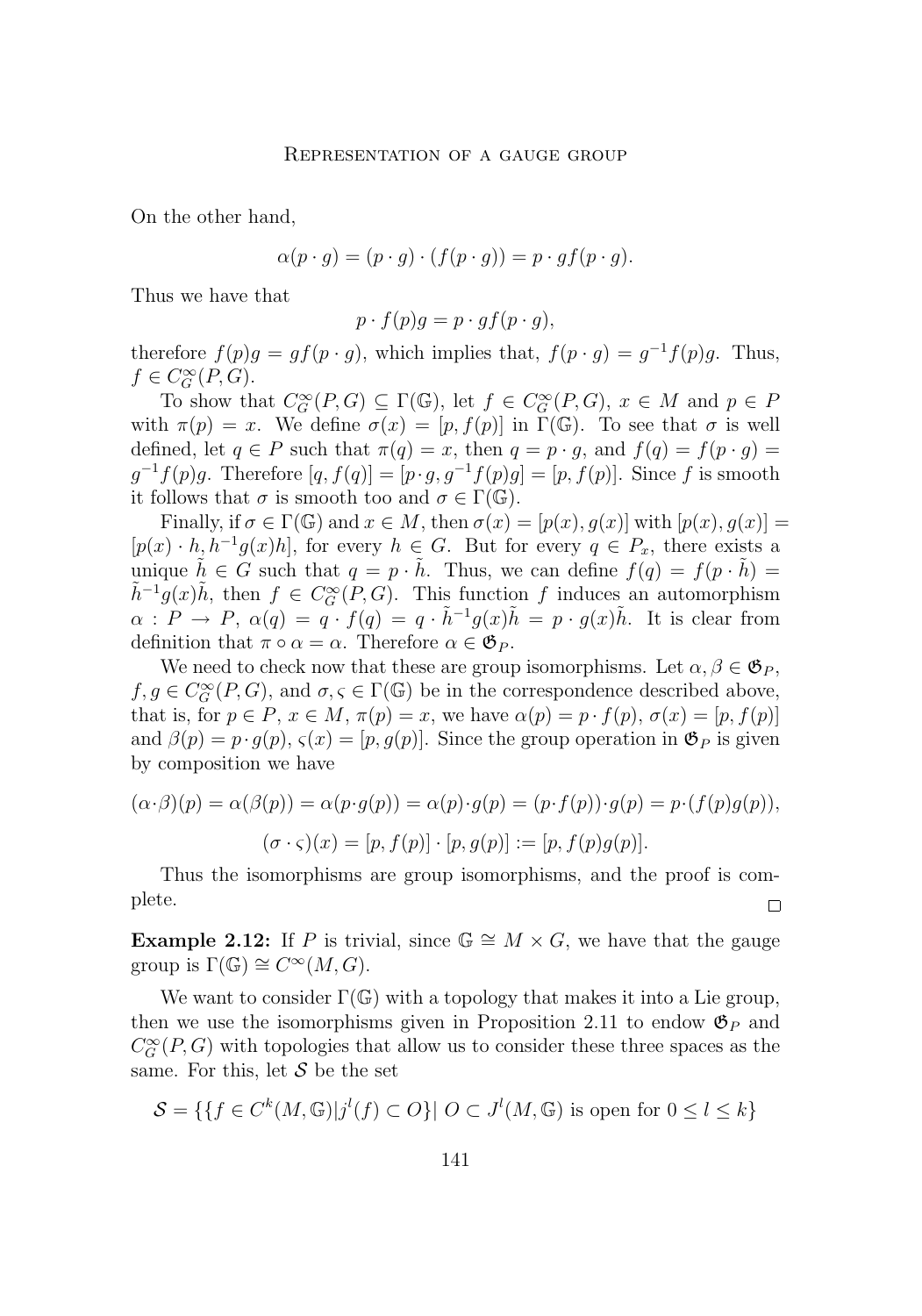where  $J^k(M, \mathbb{G})$  is the jet bundle and  $j^l(f) : M \to J^l(M, \mathbb{G}), p \mapsto j^l(f)(p) \in$  $J^l(M,\mathbb{G})_{p,f(p)}$ . (See [\[23\]](#page-22-0) page 55 and [\[4\]](#page-21-0) page 77). The set S forms a subbasis for a topology in  $C^k(M,\mathbb{G})$ , this topology is called the  $C^k$ -Whitney topology. Now we assume that  $M$  is compact and we take

$$
C^{\infty}(M,\mathbb{G})=\bigcap_{k=0}^{\infty}C^k(M,\mathbb{G}),
$$

the  $C^{\infty}$ -Whitney topology over  $\Gamma(\mathbb{G})$  is the coarsest topology among all topologies on  $\Gamma(\mathbb{G})$  for which the canonical injections:

$$
i^k: C^\infty(M, \mathbb{G}) \to C^k(M, \mathbb{G})
$$

are continuous,  $k = 0, 1, \ldots$ 

# **3 Construction of the Hilbert Space of the Representation**

Let us consider the set of p-forms on M with values in  $P(\mathfrak{g})$ .

$$
A^p(\mathfrak{g}) = \Omega^p(M, P(\mathfrak{g})) \cong \Gamma(\Lambda^p(M) \otimes_{\mathbb{R}} P(\mathfrak{g}))
$$
\n(3.1)

where  $\Omega(M)$  is the set of scalar p-forms over M. For  $p = 0$  this notation agrees with our previous definition of  $A^0(\mathfrak{g}) = \Gamma(P(\mathfrak{g}))$ .

Since  $P(\mathfrak{g})$  is a bundle of Lie algebras,  $A^0(\mathfrak{g})$  becomes a Fréchet Lie algebra under pointwise operations, a Fréchet Lie algebra is a Lie algebra that also is Fréchet space, (we refer the reader to [\[13\]](#page-21-0), [\[21\]](#page-22-0), [\[25\]](#page-22-0) and [\[26\]](#page-22-0) for Fréchet structures). Let  $\sigma_1, \sigma_2 \in A^0(\mathfrak{g})$ , for  $x \in M$ , without lost generality we can consider  $\sigma_1(x) = [p(x), X(x)]$ ,  $\sigma_2(x) = [p(x), Y(x)]$ , then the Lie bracket in  $A^0(\mathfrak{g})$  is defined as

$$
[\sigma_1, \sigma_2](x) = [[p(x), X(x)], [p(x), Y(x)]] = [p(x), [X(x), Y(x)]]
$$

We can consider the elements of  $A^p(\mathfrak{g})$  to be of the form  $\gamma \otimes \sigma$ , with  $\gamma \in \Omega^p(M)$ and  $\sigma \in A^0(\mathfrak{g})$  but is important to keep in mind that their real form is  $\sum_{i=1}^{n} \gamma_i \otimes \sigma_i$ , with  $\gamma_i \in \Omega^p(M)$  and  $\sigma_i \in A^0(\mathfrak{g}), 1 \leq i \leq n, n \in \mathbb{N}$ .

Using the facts that  $M$  is a Riemannian compact manifold and that  $G$ is a compact semi-simple Lie group we can define an inner product in  $A^1(\mathfrak{g})$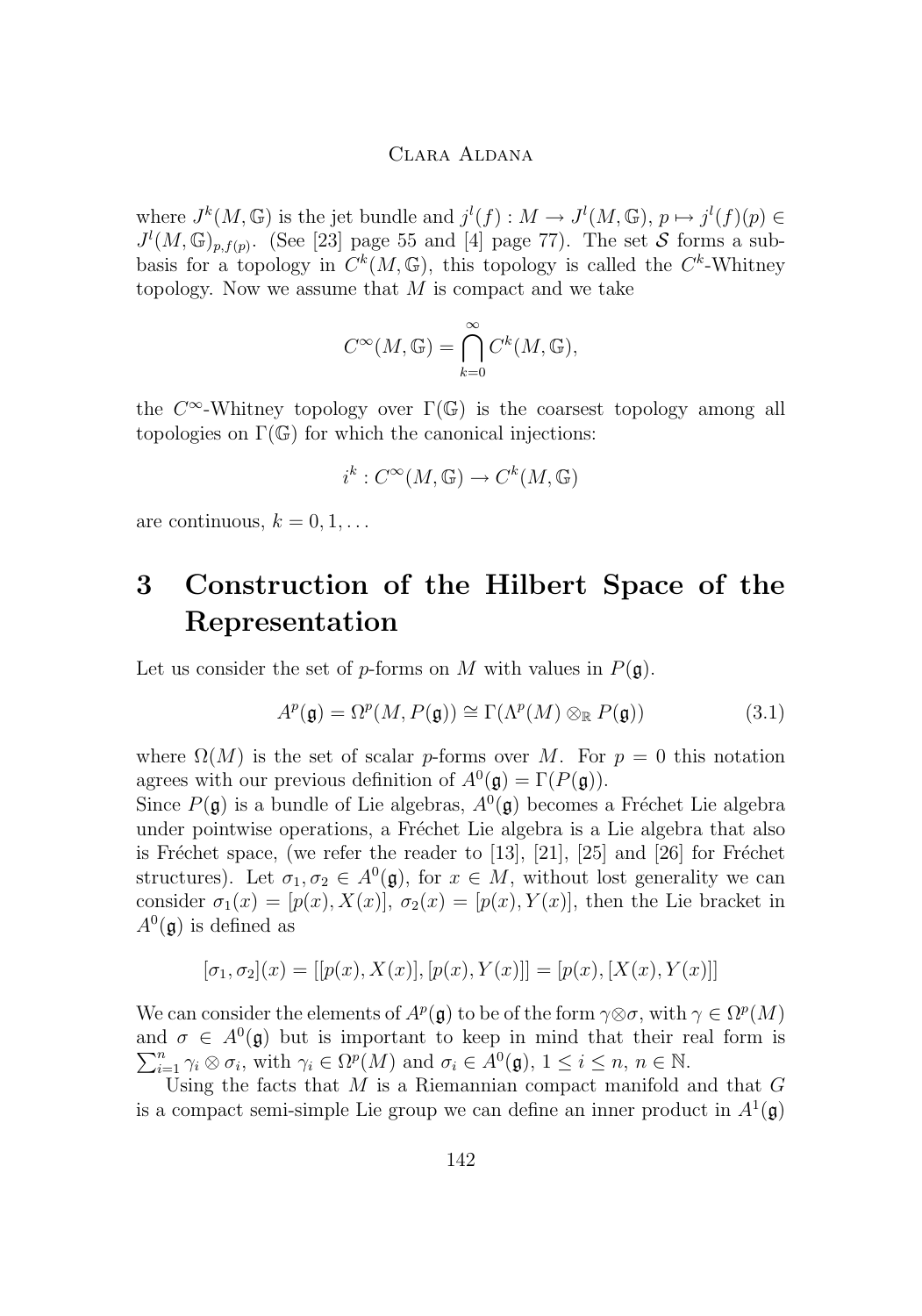<span id="page-13-0"></span>in the following way: In the Lie algebra g the Killing form is given by the equation:

$$
B(X,Y) = Tr(\text{ad}(X) \circ \text{ad}(Y)),
$$

with  $X, Y \in \mathfrak{g}$ ; since G is semi-simple, the Killing form is negative-definite; then the equation

$$
\langle X, Y \rangle = -B(X, Y)
$$

gives an inner product on g, see for example [\[6\]](#page-21-0), sections XXI.5 and XXI.6. We can lift this inner product to  $P(\mathfrak{g})$  fibrewise putting, for  $[p, X], [p, Y] \in$  $P(\mathfrak{g}),$ 

$$
\langle [p, X], [p, Y] \rangle = \langle X, Y \rangle,\tag{3.2}
$$

it follows from the invariance of Killing form that last equation determines a well defined inner product in  $P(\mathfrak{g})$ . Let  $\varsigma_1, \varsigma_2 \in A^1(\mathfrak{g})$  be given by  $\varsigma_1(x) =$  $\alpha(x)\otimes[p(x),X(x)],\varsigma_2(x)=\beta(x)\otimes[q(x),Y(x)]=\beta(x)\otimes[p(x),\mathrm{Ad}(g(x))Y(x)];$ let us define a function  $\langle \varsigma_1, \varsigma_2 \rangle \in C^{\infty}(M)$  in the following way:

$$
\langle \varsigma_1, \varsigma_2 \rangle(x) = \langle \alpha(x), \beta(x) \rangle \cdot \langle X(x), \mathrm{Ad}(g(x))Y(x) \rangle,
$$

where the first term in the product of the right hand is the inner product in the cotangent space of  $M$  induced by the Riemannian metric of  $M$ . We can extend this operation to the whole space  $A^1(\mathfrak{g}) \times A^1(\mathfrak{g})$  by bilinearly and then define an inner product in  $A^1(\mathfrak{g})$  by the equation:

$$
\langle \varsigma_1, \varsigma_2 \rangle = \int_M \langle \varsigma_1, \varsigma_2 \rangle(x) d\mu(x) = \int_M \langle \alpha(x), \beta(x) \rangle \cdot \langle X(x), \mathrm{Ad}(g(x)) Y(x) \rangle \ d\mu(x) \tag{3.3}
$$

where  $\mu(x)$  is the measure in M induced by the Riemannian metric. Thus  $A^1(\mathfrak{g})$  has a well defined inner product and it can be completed to a Hilbert space, this is the space that we will use as representation space of the affine representation of the gauge group  $\mathfrak{G}_P$ , we will denote the completation of  $A^1(\mathfrak{g})$  by  $\mathcal{H}$ .

**Example 3.1:** Let  $P = \mathbb{R} \times SU(2)$  be a trivial principal bundle over  $\mathbb{R}$  with fibre and group  $SU(2)$ ,  $SU(2)$  is a semi-simple Lie group and its Lie algebra is  $su(2)$ . A basis of  $su(2)$ , as real vector space, is:

$$
A_1 = \begin{pmatrix} i & 0 \\ 0 & -i \end{pmatrix}, A_2 = \begin{pmatrix} 0 & 1 \\ -1 & 0 \end{pmatrix}, A_3 = \begin{pmatrix} 0 & i \\ i & 0 \end{pmatrix}.
$$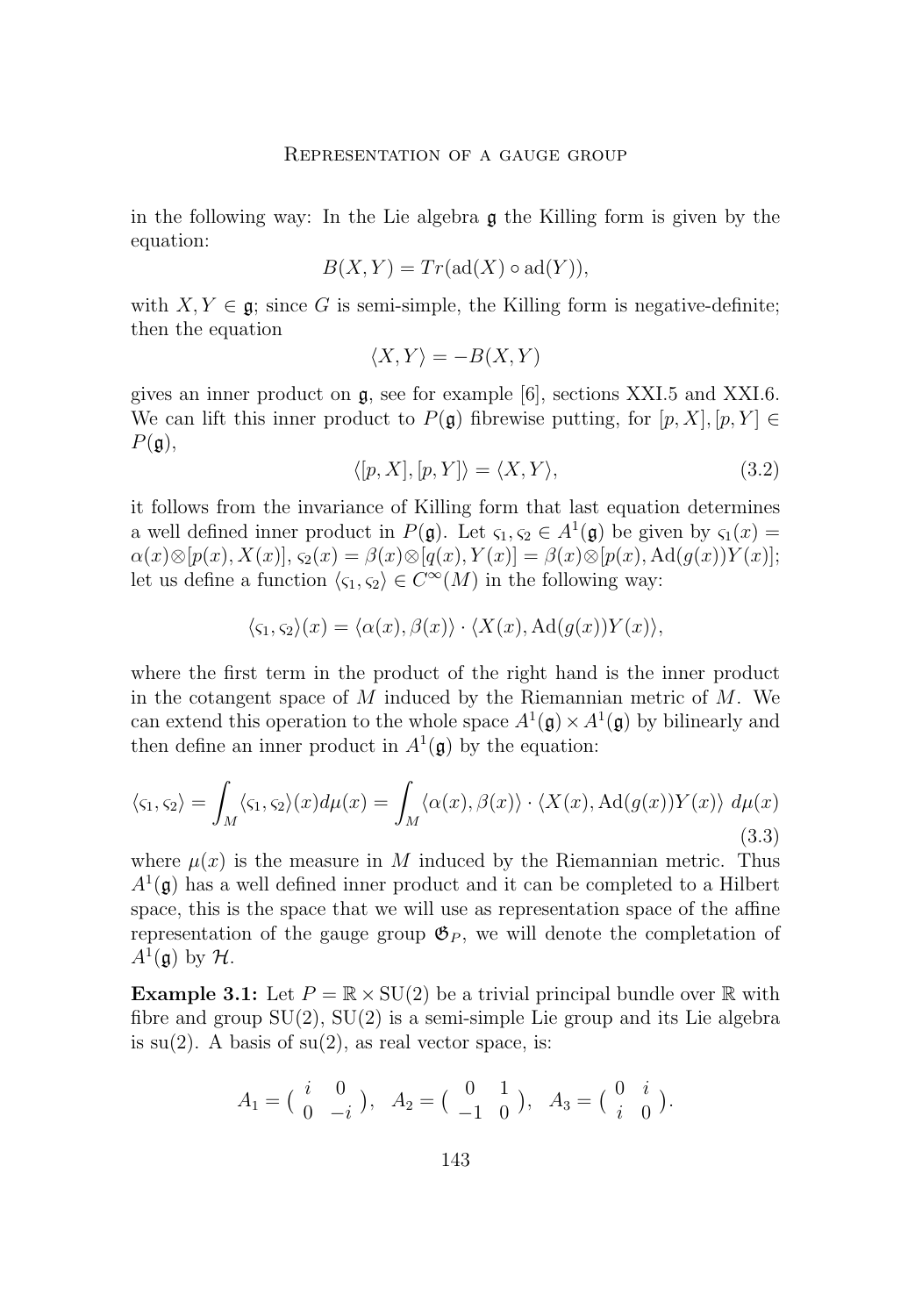For  $X, Y \in \text{su}(2)$ , with  $X = \sum_{i=1}^{3} x_i A_i$  and  $Y = \sum_{i=1}^{3} y_i A_i$ , the Killing form is given by the equation:

$$
B(X, Y) = Tr(\text{ad}(X) \circ \text{ad}(Y)) = \sum_{i,j=1}^{3} x_i y_j B(A_i, A_j)
$$

where  $B(A_i, A_j) = Tr(\text{ad}(A_i) \circ \text{ad}(A_j))$ , that is,  $B(A_i, A_j)$  is the trace of the matrix whose k-th column,  $k = 1, 2, 3$ , is the vector whose components are the coefficients of

$$
(\mathrm{ad}(A_i)\circ \mathrm{ad}(A_j))(A_k),
$$

in the basis  $\{A_1, A_2, A_3\}$ . An easy computation shows that  $B(A_i, A_j)$  $-8\delta_{ij}$ . Thus the killing form in su(2) has the form:

$$
B(X,Y) = -8 \sum_{i=1}^{3} x_i y_i.
$$

It is clearly negative definite and gives rise to an inner product in  $A^1(\text{su}(2))$ .

Since in this case P is a trivial principal bundle, we have that  $P(\mathfrak{g}) \cong$  $\mathbb{R} \times \text{su}(2)$  and  $A^1(\text{su}(2)) \cong \Gamma(\Lambda^1(\mathbb{R}) \otimes_{\mathbb{R}} (\mathbb{R} \times \text{su}(2))) \cong \text{su}(2)$ .

# **4 Construction of the Representation**

The representation we are going to construct arose as a preliminary step in the construction of the energy representation of the group of mappings of a Riemannian manifold into a compact semi-simple Lie group studied in [\[8\]](#page-21-0) and [\[2\]](#page-21-0).

**Definition 4.1:** Let G be a group, an affine representation of G in a vector space E is a homomorphism  $\Psi : G \to Aff(E)$ , i.e. an element of  $Hom(G, \text{Aff}(E)).$ 

We want to construct an affine representation of the gauge group  $\mathfrak{G}_P$  in  $H$ , the completation of  $A^1(\mathfrak{g})$  respect to the inner product given by equation [\(3.3\)](#page-13-0). We have a natural action of the gauge group on each set  $A^p(\mathfrak{g})$ , the description of this action is the following: Consider the map  $\mathbb{G} \times_M P(\mathfrak{g}) \to$  $P(\mathfrak{g})$  given by  $([p, g], [p, X]) \mapsto [p, \text{Ad}(g)X]$ . The corresponding action of  $\Gamma(\mathbb{G})$  on  $A^0(\mathfrak{g}) = \Gamma(P(\mathfrak{g}))$ , by the  $\Omega$ -lemma (see [\[1\]](#page-20-0), page 101), is given by

$$
\Gamma(\mathbb{G}) \times A^0(\mathfrak{g}) \rightarrow A^0(\mathfrak{g})
$$
  

$$
(\sigma, \beta) \rightarrow (\sigma \cdot \beta)(x) = [p(x), \text{Ad}(g(x))X(x)]
$$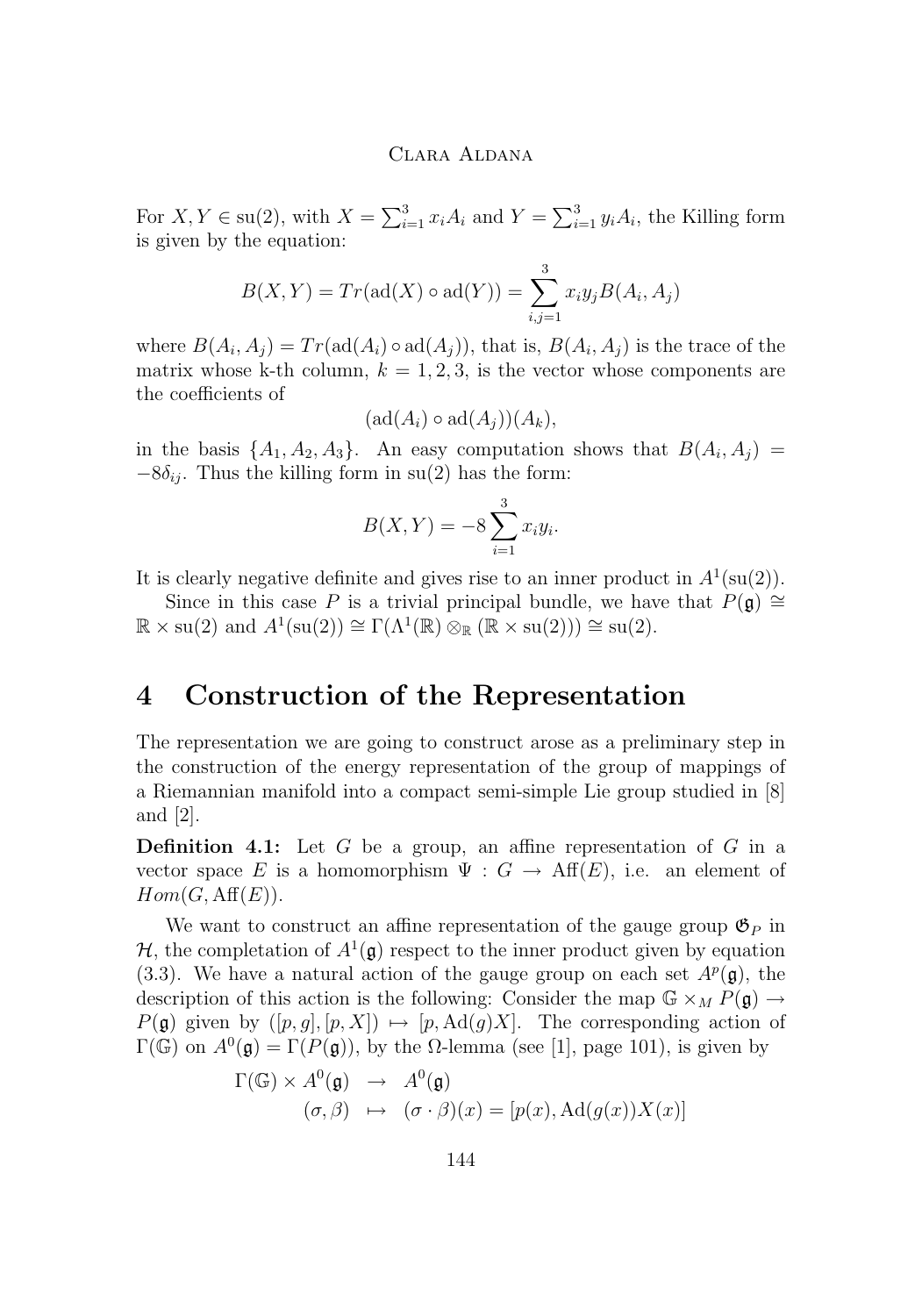#### Representation of a gauge group

where  $\sigma(x) = [p(x), g(x)]$ ,  $\beta(x) = [p(x), X(x)]$ . This action is a left action that can be easily generalized to  $A^p(\mathfrak{g})$ , for  $p = 1, 2, \ldots$ , in the following way: If  $\sigma \in \Gamma(\mathbb{G})$  is given by  $\sigma(x) = [p(x), g(x)]$ , and  $\beta \in A^p(\mathfrak{g})$  is represented by  $\beta(x) = \alpha(x) \otimes [p(x), X(x)],$  with  $\alpha \in \Omega^p(M)$ , that is,  $\alpha$  is a scalar p-form over M, then the action

$$
\Gamma(\mathbb{G}) \times A^p(\mathfrak{g}) \to A^p(\mathfrak{g})
$$

is given by the equation:

$$
(\sigma \cdot \beta)(x) = \alpha(x) \otimes [p(x), \text{Ad}(g(x))X(x)]. \tag{4.1}
$$

Let  $\omega$  be a fixed connection form over P, we consider the operator

$$
d_{\omega}: C_G^{\infty}(P, G) \to \Omega^1(P, \mathfrak{g})
$$

that is defined as follows:

**Definition 4.2:** Given  $f \in C_G^{\infty}(P, G)$ ,  $X \in \mathcal{X}(P)$  and  $p \in P$ , the covariant left logarithmic derivative of f,  $d_{\omega}(f)$ , is a 1-form over P with values on g and it is given by

$$
d_{\omega}f_p(X) = L_{f^{-1}(p)*}(T_{\omega}f(X)) = L_{f^{-1}(p)*}(f_*(X^h))
$$

where  $T_{\omega}f(X) := f_*(X^h)$  and  $X^h$  is the  $\omega$ -horizontal component of X.

If  $f \in C_G^{\infty}(P, G)$ , then  $f : P \to G$  and for  $p \in P$ ,  $f_{\ast p} : T_p(P) \to T_{f(p)}(G)$ , then for  $X \in T_p(P)$ ,  $T_{\omega}f(X) \in T_{f(p)}(G)$ . As we want a g-valued 1-form over P we need to translate  $T_{\omega} f(X)$  to  $T_e(G) = \mathfrak{g}$ , we do that by mean of  $(L_{f^{-1}(p)*})_{f(p)},$  thus  $d_{\omega} f_p(X) \in \mathfrak{g}.$ 

**Proposition 4.3:** *If*  $f \in C_G^{\infty}(P, G)$ *, then*  $d_{\omega} f$  *is a horizontal and equivariant* 1*-form over* P *with values in* g*.*

PROOF: Given  $X \in T_p(P)$ , if X is vertical we have that  $X^h = 0$ , therefore  $d_{\omega}f(X) = L_{f^{-1}(p)*}(f_*(0)) = 0$ . Then  $d_{\omega}f$  is horizontal. Now, we have to see that  $d_{\omega} f$  is equivariant, i.e. we have to prove that  $(R_a)^* d_{\omega} f = \text{Ad}(a^{-1})(d_{\omega} f)$ , for every  $a \in G$ . To do that let  $a \in G$ ,  $X \in T_p(P)$  be  $\omega$ -horizontal, and let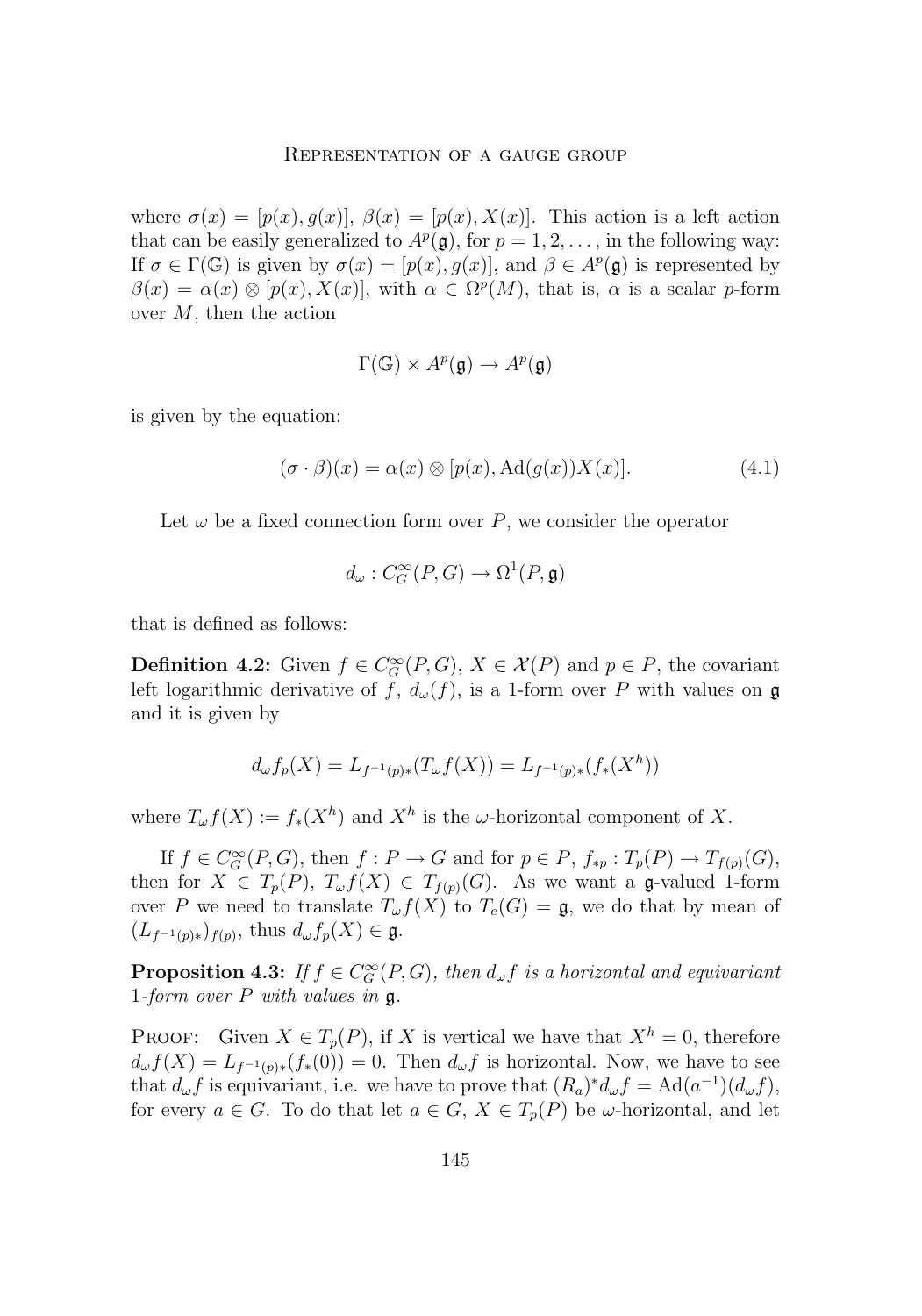$$
\gamma(t) \text{ be such that } X = \frac{d}{dt} \gamma(t)|_{t=0} \text{ and } \gamma(0) = p. \text{ Then}
$$
  
\n
$$
((R_a)^*(d_{\omega}f)_{p\cdot a})_p(X_p) = d_{\omega}f_{p\cdot a}(R_{a*p}X_p)
$$
  
\n
$$
= L_{f(p\cdot a)^{-1} *}\left(\frac{d}{dt} f(\gamma(t) \cdot a)|_{t=0}\right)
$$
  
\n
$$
= L_{a^{-1}f(p)^{-1}a}*\left(\frac{d}{dt} a^{-1} f(\gamma(t))a|_{t=0}\right)
$$
  
\n
$$
= L_{a^{-1} *}\left(L_{f(p)^{-1} *} \left(R_{a} * \left(\frac{d}{dt} f(\gamma(t))|_{t=0}\right)\right)\right)
$$
  
\n
$$
= \text{Ad}(a^{-1})\left(L_{f(p)^{-1} *} \left(\frac{d}{dt} f(\gamma(t))|_{t=0}\right)\right)
$$
  
\n
$$
= \text{Ad}(a^{-1})((d_{\omega}f)_p(X_p))
$$

If  $X$  is any vector in  $P$ , we get the decomposition of  $X$  into its horizontal and vertical parts,  $X = X^h + X^v$ , therefore the statement above also works for X.  $\Box$ 

**Proposition 4.4:** *The operator*  $d_{\omega}$  *satisfies the equations:* 

1. 
$$
d_{\omega}(fg) = \text{Ad}(g^{-1})d_{\omega}(f) + d_{\omega}(g); \text{ with } f, g \in C_G^{\infty}(P, G).
$$
  
2. 
$$
d_{\omega}(f^{-1}) = -\text{Ad}(f)d_{\omega}(f) = -R_{f^{-1}} *T_{\omega}f; \text{ with } f \in C_G^{\infty}(P, G).
$$

PROOF: Let  $p \in P$ , and  $X \in T_p(P)$ 

$$
d_{\omega}(fg)(X) = L_{(f(p)g(p))^{-1}}((fg)_{* p}(X^{h}))
$$
  
\n
$$
= L_{g(p)^{-1}f(p)^{-1}}(R_{g(p)} * (f_{*}(X^{h})) + L_{f(p)} * (g_{*}(X^{h})))
$$
  
\n
$$
= (L_{g(p)^{-1}} * \circ L_{f(p)^{-1}}*)(R_{g(p)} * (f_{*}(X^{h})) + L_{f(p)} * (g_{*}(X^{h})))
$$
  
\n
$$
= \text{Ad}(g(p)^{-1})(L_{f(p)^{-1}} * (f_{*}(X^{h}))) + L_{g(p)^{-1}} * (g_{*}(X^{h}))
$$
  
\n
$$
= \text{Ad}(g(p)^{-1})d_{\omega}f(X) + d_{\omega}g(X).
$$

For the second equation we take  $f = f$  and  $g = f^{-1}$  in the first one. Then we have  $d_{\omega}(e) = \text{Ad}(f)d_{\omega}(f) + d_{\omega}(f^{-1}),$  where  $e: P \to G, p \mapsto e$ . Obviously  $e(p \cdot g) = g^{-1}eg = e$ , and  $d_{\omega}(e) = 0$ , therefore  $d_{\omega}(f^{-1}) = -\operatorname{Ad}(f)d_{\omega}(f)$ .  $\Box$ 

**Definition 4.5:** Given a connection form  $\omega$  on P, for  $f \in C_G^{\infty}(P, G)$  we define the right logarithmic differential of  $f$  as,

$$
\delta_{\omega}f = d_{\omega}(f^{-1}) = -R_{f^{-1}*}T_{\omega}f.
$$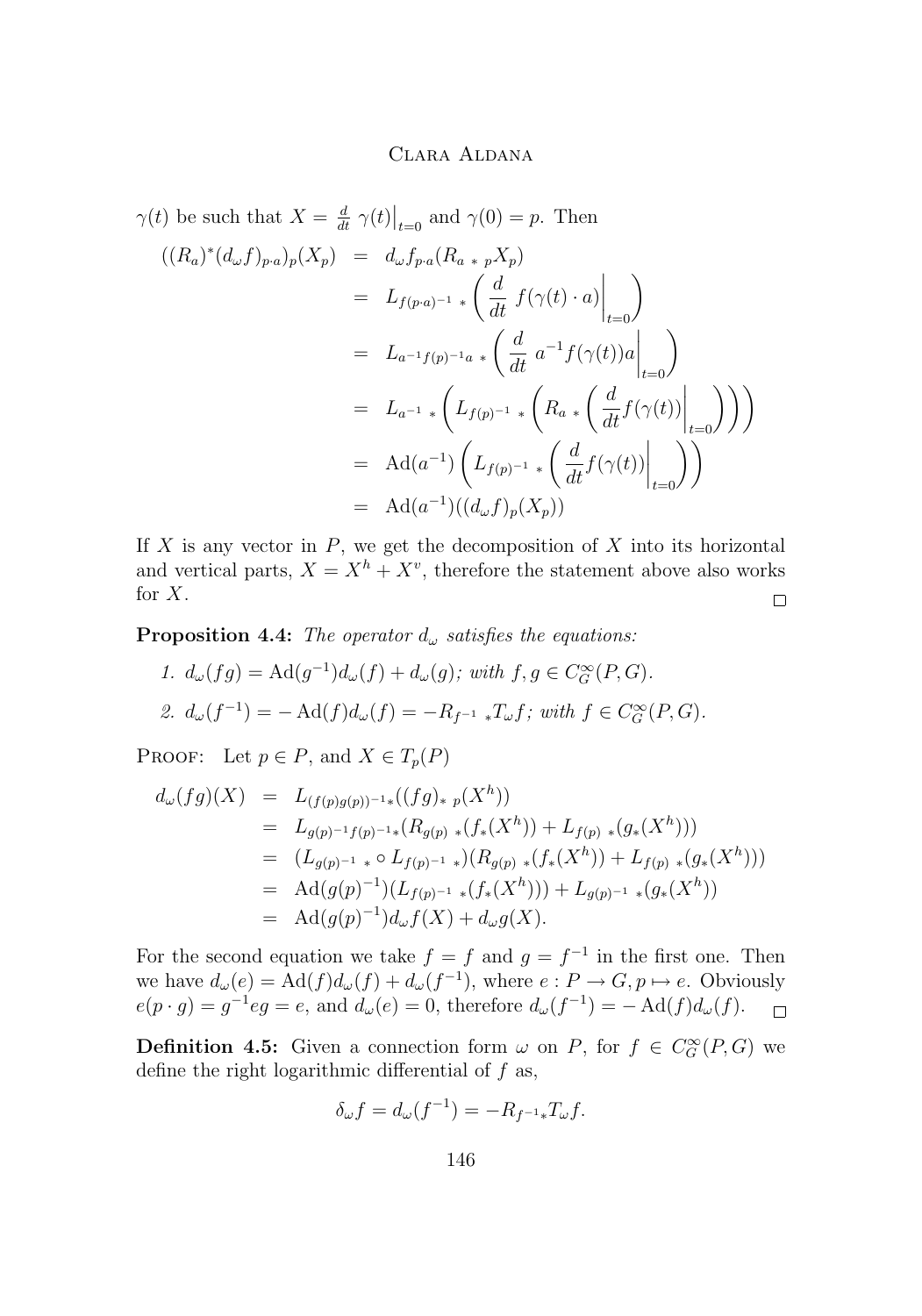<span id="page-17-0"></span>**Proposition 4.6:** *The right logarithmic differential satisfies the following equation:*

$$
\delta_{\omega}(f_1 f_2) = \delta_{\omega} f_1 + \text{Ad}(f_1) \delta_{\omega} f_2,\tag{4.2}
$$

*for*  $f_1, f_2 \in C_G^{\infty}(P, G)$ *.* 

Relation given by equation (4.2) is important because it allows us to make the representation of the gauge group in the affine group of  $\mathcal{H}$ ; this equation has the form of a Maurer-Cartan cocycle, Maurer-Cartan cocycles were used by Gelfand, Graev, and Vershik in [\[8\]](#page-21-0) and [\[9\]](#page-21-0) to define representations of current groups in  $L_2$  spaces.

Now we have a description of the gauge group as a subset of the set of all horizontal and equivariant  $\mathfrak{g}\text{-valued}$  1-forms over  $P$ , but the Hilbert space that we have as representation space is generated by  $P(\mathfrak{g})$ -valued 1-forms over M. Fortunately we have the following theorem:

**Theorem 4.7:** *To every*  $\mathfrak{g}\text{-valued }$  *horizontal and equivariant* 1-form  $\widetilde{\beta}$  *over P*, there corresponds a unique  $P(\mathfrak{g})$ -valued 1-form,  $\beta$  over  $M$  ( $\beta \in A^1(\mathfrak{g})$ ).

**PROOF:** Let  $\widetilde{\beta} \in \Gamma(\Lambda^1(P) \otimes \mathfrak{g})$  be horizontal and equivariant. Let  $x \in M$ , we define  $\beta: T(M) \to P(\mathfrak{g})$  by

$$
\beta_x(Z) = [p, \widetilde{\beta}_p(\widetilde{Z})], \text{ where } p \in P, \ \pi(p) = x, \text{ and } (\pi_*)_p(\widetilde{Z}) = Z_x. \tag{4.3}
$$

To check that  $\beta$  is well defined, let  $\widetilde{Z}_1, \widetilde{Z}_2 \in T_p(P)$  be two lifts of Z to P, that is,  $\pi_*(Z_1) = \pi_*(Z_2) = Z$ , then  $\pi_*(Z_1 - Z_2) = 0$ . Thus  $Z_1 - Z_2$  is vertical and  $\beta_p(\bar{Z}_1 - \bar{Z}_2) = 0$ , therefore  $\beta_p(\bar{Z}_1) = \beta_p(\bar{Z}_2)$ . On the other hand,

$$
\beta_x(Z) = \beta_{\pi(p)}(Z) = [p, \widetilde{\beta}_p(\widetilde{Z})] = [p \cdot g, \operatorname{Ad}(g^{-1})(\widetilde{\beta}_p(\widetilde{Z}))]
$$
(4.4)

$$
= [p \cdot g, ((R_g)^{*}\widetilde{\beta})_p(\widetilde{Z})] = [p \cdot g, \widetilde{\beta}_{p \cdot g}(\widetilde{Z})]
$$
(4.5)

therefore,  $\beta$  is well defined, does not depend of the choice of p, and satisfies the conditions required. Then  $\beta \in A^1(\mathfrak{g})$ .

Conversely, let  $\beta \in A^1(\mathfrak{g})$ , we need to define  $\beta$  a g-valued, horizontal and equivariant 1-form over P. We have that  $\beta_x : T_x(M) \to \pi_{P(\mathfrak{g})}^{-1}(x) \subset P(\mathfrak{g})$ then

$$
\beta_x(Z) = [p(x, Z), X(x, Z)] = [p(x, Z) \cdot g, \text{Ad}(g^{-1})X(x, Z)].
$$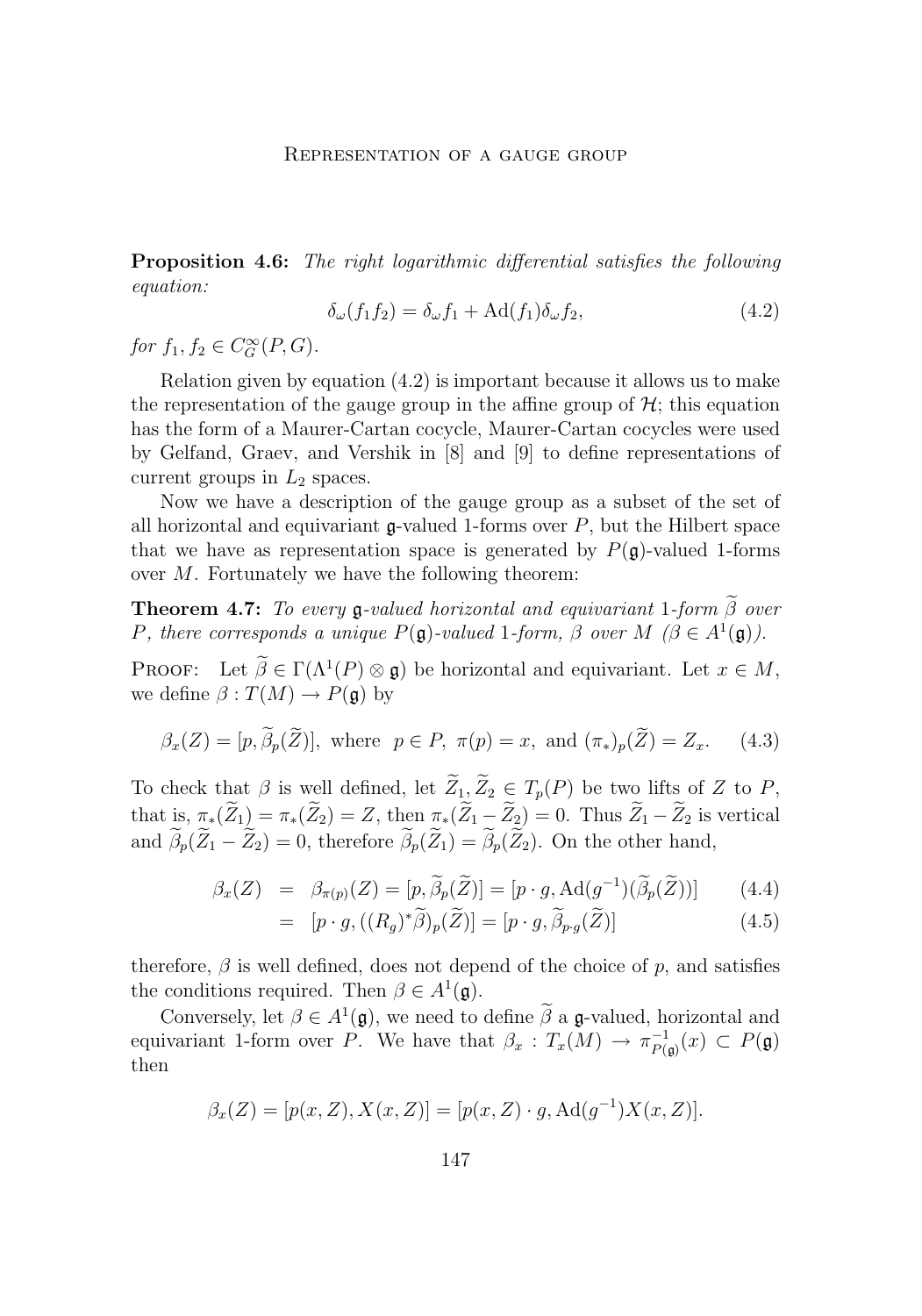for all  $g \in G$ . Let  $Y \in \mathcal{X}(P)$  and  $q \in P$  with  $\pi(q) = x$ , we define  $\widetilde{\beta}: T(P) \to$ g by

$$
\widetilde{\beta}_q(Y) = X(\pi(q), \pi_{* q}(Y)).
$$

We need to check that  $\tilde{\beta}$  is horizontal and equivariant. If Y is vertical,  $\pi_*(Y) = 0$ . Then,  $X(\pi(q), \pi_*_{q}(Y)) = X(x, \pi_{*}(q(0))) = 0$ . Thus  $\widetilde{\beta}_p(Y) = 0$ , i.e.,  $\tilde{\beta}$  is horizontal. We have to see now that  $\tilde{\beta}$  is equivariant. Let  $Y \in \mathcal{X}(P)$ ,  $g \in G$ , such that  $\gamma(t)$  is a curve with  $\gamma(0) = q$  and  $\frac{d}{dt} \gamma(t)|_{t=0} = Y_q$ .

$$
((R_g)^*\widetilde{\beta})_q(Y) = \widetilde{\beta}_{q \cdot g}(R_{g+q}(Y)) = X(\pi(q \cdot g), \pi_{* q \cdot g}(R_{g+q}Y))
$$
  
\n
$$
= X(x, \pi_{* q \cdot g}(R_{g+q}\left(\frac{d}{dt}\gamma(t)\Big|_{t=0}\right)))
$$
  
\n
$$
= \operatorname{Ad}(g^{-1})X(x, \left(\frac{d}{dt}\pi(\gamma(t) \cdot g)\Big|_{t=0}\right))
$$
  
\n
$$
= \operatorname{Ad}(g^{-1})X(x, \left(\frac{d}{dt}\pi(\gamma(t))\Big|_{t=0}\right))
$$
  
\n
$$
= \operatorname{Ad}(g^{-1})X(\pi(q), \pi_{* q}(Y)) = \operatorname{Ad}(g^{-1})(\widetilde{\beta}_q(Y))
$$

Then the correspondence between the horizontal and equivariant elements  $\beta, \beta \in \Gamma(\Lambda^1(P) \otimes \mathfrak{g})$ , and the 1-forms  $\beta, \beta \in A^1(\mathfrak{g})$ , is one to one and onto.

Thus, we can consider  $\delta_{\omega}(f)$ , the right logarithmic differential of  $f \in$  $C_G^{\infty}(P,G)$  (i.e. f in the gauge group), as an element in the Hilbert space  $\mathcal H$ and we can finally define the affine representation of the gauge group: Let  $\omega$ be a fixed connection form over P, consider the action of  $C_G^{\infty}(P, G)$  on  $A^1(\mathfrak{g})$ given by

$$
\Theta: C_G^{\infty}(P, G) \times A^1(\mathfrak{g}) \rightarrow A^1(\mathfrak{g})
$$
  

$$
(f, \beta) \rightarrow \Theta(f, \beta) = \mathrm{Ad}(f)\beta + \delta_{\omega}f.
$$

Let us check that the action is well defined:

$$
\Theta(f_1, \Theta(f_2, \beta)) = \Theta(f_1, \delta_{\omega} f_2 + \mathrm{Ad}(f_2)\beta)
$$
  
=  $\delta_{\omega} f_1 + \mathrm{Ad}(f_1)(\delta_{\omega} f_2 + \mathrm{Ad}(f_2)\beta)$   
=  $\delta_{\omega} f_1 + \mathrm{Ad}(f_1)(\delta_{\omega} f_2) + \mathrm{Ad}(f_1)(\mathrm{Ad}(f_2)\beta)$   
=  $\delta_{\omega} f_1 + \mathrm{Ad}(f_1)(\delta_{\omega} f_2) + \mathrm{Ad}(f_1) \mathrm{Ad}(f_2)\beta,$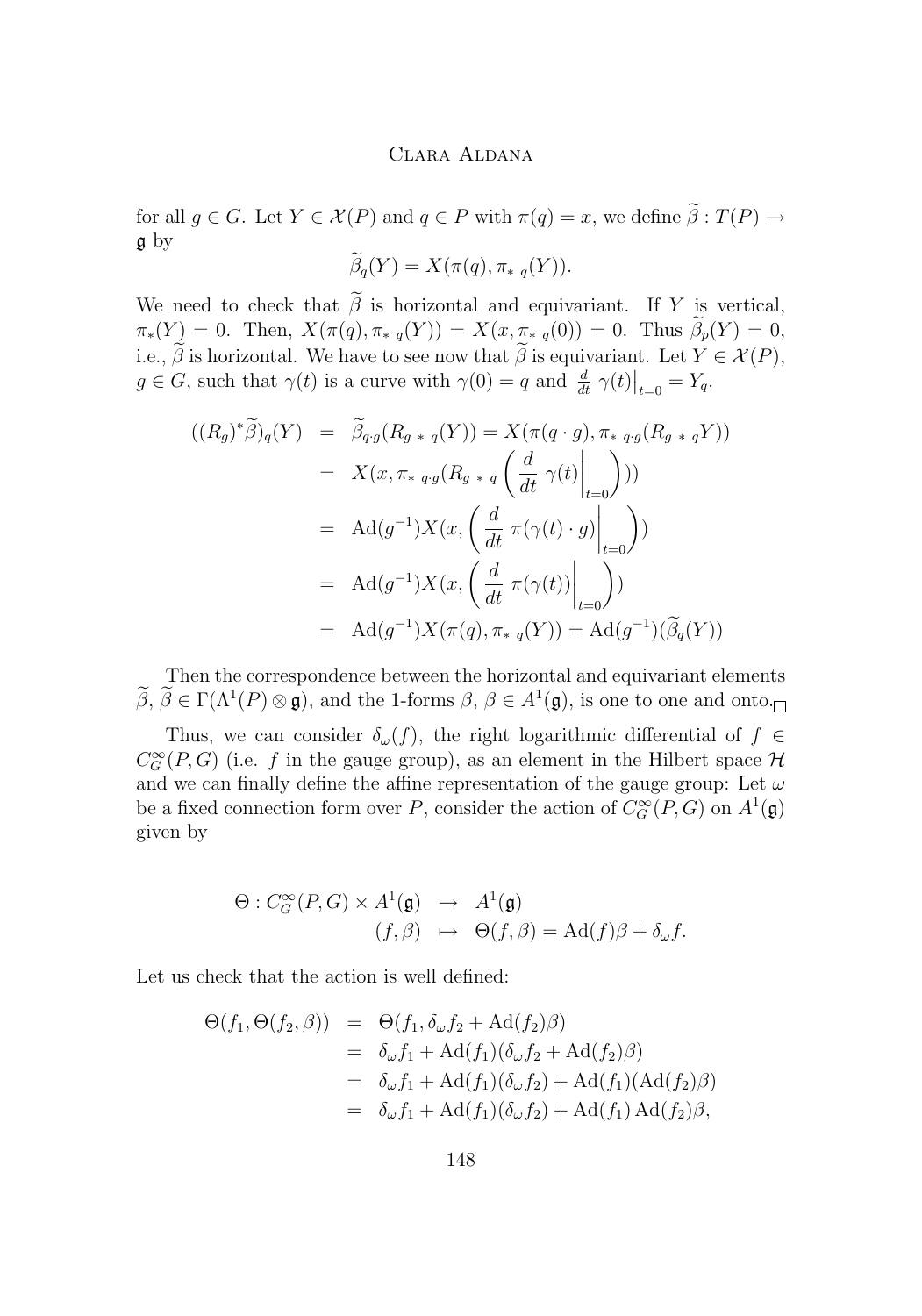on the other hand we have

$$
\Theta(f_1 f_2, \beta) = \delta_{\omega}(f_1 f_2) + \mathrm{Ad}(f_1 f_2) \beta
$$
  
=  $\delta_{\omega}(f_1 f_2) + \mathrm{Ad}(f_1) \mathrm{Ad}(f_2) \beta$ 

Then, from Proposition [4.6](#page-17-0) we have that  $\delta_{\omega}(f_1f_2) = \delta_{\omega}f_1 + \text{Ad}(f_1)\delta_{\omega}f_2$ , so that the action of  $\mathfrak{G}_P$  on  $A^1(\mathfrak{g})$  is well defined. If  $\beta$  is in  $\mathcal{H} = \overline{A^1(\mathfrak{g})}$  but not in  $A^1(\mathfrak{g})$ , then the action of  $f \in \mathfrak{G}_P$  on  $\beta$  is obtained extending the action of f on  $A^1(\mathfrak{g})$  by continuity. Then the affine representation of  $\mathfrak{G}_P$  in H is given by:

$$
\Psi: C_G^{\infty}(P, G) \to \text{Aff}(\mathcal{H}), \quad f \mapsto (\text{Ad}(f), \delta_{\omega} f)
$$

Since  $\text{Ad}(f)$  is product preserving it follows that  $\Psi(C_G^{\infty}(P, G)) \subset M(\mathcal{H})$  and we get that the representation is in fact on the group of motions of  $H, M(H)$ .

The affine representation of the gauge group in the Hilbert space  $\mathcal H$  is interesting because it provides the first step for the construction of a unitary representation  $\Psi$  of the gauge group in the symmetric Fock space  $\mathcal{F}_s(\mathcal{H})$ associated to  $H$ . The representation  $\Psi$  is obtained as the composition of the affine representation described in this paper and a representation of the group of motions in  $\mathcal{F}_s(\mathcal{H})$ . Although the description of  $\Psi$  is not the purpose of this paper, let us say something about it: The representation of  $\mathfrak{G}_P$  in  $\mathcal{F}_s(\mathcal{H})$  is equivalent to a representation of  $\mathfrak{G}_P$  in a space  $L^2_{\mu}(\mathcal{H})$  where  $\mu$  is a special measure, see for example [\[9\]](#page-21-0) and [\[10\]](#page-21-0). As we already said, these kind of representations arose from physics and from the study of current groups. The study of the irreducibility of these representations involves a lot of work in measure theory and functional analysis. In the case when the gauge group is of the form  $C^{\infty}(M, G)$  this study was developed by Gelfand, Graev and Vershik  $([8] \text{ and } [9])$  $([8] \text{ and } [9])$  $([8] \text{ and } [9])$  $([8] \text{ and } [9])$  $([8] \text{ and } [9])$ , Wallach  $([27])$  $([27])$  $([27])$ , Pressley  $([24])$  $([24])$  $([24])$  and Albeverio ([\[2\]](#page-21-0)), among others, during the 70s and the 80s and the results depend strongly on the dimension of the base manifold M: if dim  $M \geq 4$ , then the representation is irreducible, see [\[9\]](#page-21-0), but if we consider loop groups, that is, if  $M = S<sup>1</sup>$ , then the representation is highly reducible, see [\[24\]](#page-22-0), chapter 9. The question about the representation of the gauge group in the general case (when  $\mathfrak{G}_P$  is not of the form  $C^{\infty}(M, G)$ ) is still open and we think that the geometry involved in the representation of  $\mathfrak{G}_P$  in  $M(\mathcal{H})$  could help to solve this problem.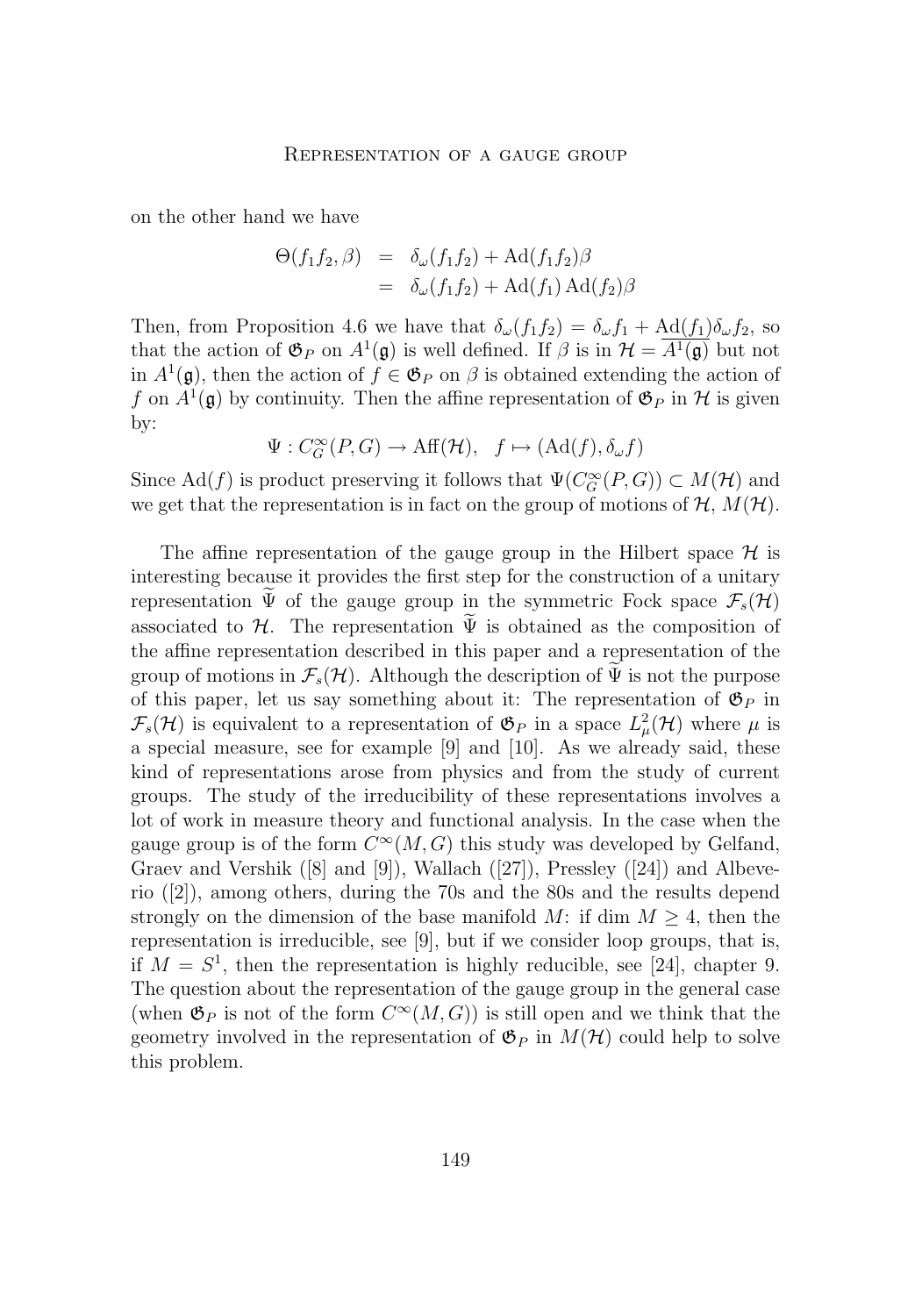<span id="page-20-0"></span>**Representation of the gauge group in the set of connections.** The representation of the gauge group in  $M(\mathcal{H})$  described above can also be interpreted as an affine representation of the gauge group in the space of connections  $C$ , thinking of  $C$  as an affine space. This interpretation is important when Yang-Mills theories are considered and it has implications in this area, see [\[3\]](#page-21-0), section 3, [\[7\]](#page-21-0), and [\[18\]](#page-22-0), section 6; other applications to physics can be found in [\[4\]](#page-21-0) and [\[19\]](#page-22-0). Now we will describe the action of the gauge group on the set of connections: As we mentioned above, given two connections their difference is a horizontal, equivariant 1-form over P with values in the Lie algebra  $\mathfrak{g}$ . Then for a fixed connection  $\omega$ , it follows from theorem [4.7](#page-17-0) that C is isomorphic to the affine space  $\omega + A^1(\mathfrak{g})$ , and the action of  $\mathfrak{G}_P$  on  $C$ 

$$
\widetilde{\Theta}: \mathfrak{G}_P \times C \rightarrow C \n(\alpha, \omega + \beta) \mapsto \widetilde{\Theta}(\alpha, \omega + \beta)
$$

is given by the following equations:

$$
\widetilde{\Theta}(\alpha,\omega+\beta) = \alpha^*(\omega+\beta) \tag{4.6}
$$

$$
= \alpha^* \omega + \text{Ad}(f^{-1})\beta \tag{4.7}
$$

$$
= \omega + d_{\omega} f + \text{Ad}(f^{-1})\beta \tag{4.8}
$$

$$
= \omega + \text{Ad}(f^{-1})\beta + \delta_{\omega}f^{-1} \tag{4.9}
$$

$$
= \omega + \Theta(f^{-1}, \beta) \tag{4.10}
$$

where  $\alpha(p) = p \cdot f(p)$ , and  $\beta \in A^1(\mathfrak{g})$ .

## **5 Acknowledgements**

I want to thank my advisers for my master thesis, Professors Ruth Stella Huerfano and Luis Fernandez. Special thanks to Professor Hans Fischer who pointed out to us these references. Finally I want to thank Sylvie Paycha and the referee who helped me to improve this paper with their suggestions.

## **References**

[1] R. Abraham, J.E. Marsden, and J Ratiu. *Manifolds, Tensor Analysis and Applications*. Springer-Verlag, New York, 1988.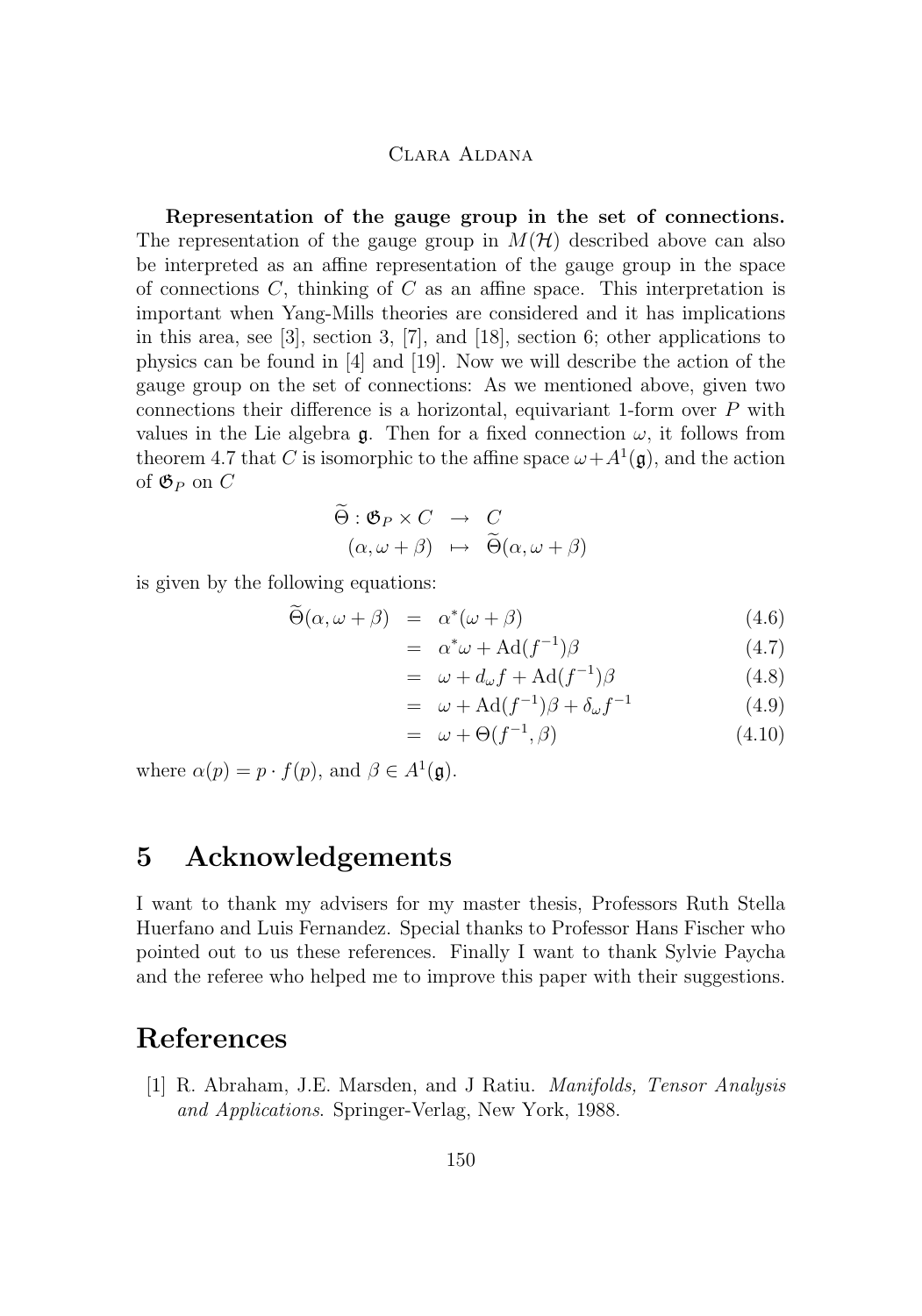#### Representation of a gauge group

- <span id="page-21-0"></span>[2] S. Albeverio, S. R. Høegh-Krohn, and D. Testard. Irreducibility and reducibility for the energy representation of the group of mappings of a riemannian manifold into a compact semisimple Lie group. *Journal of Functional Analysis*, 41:378–396, 1981.
- [3] M. F. Atiyah and R. Bott. The Yang-Mills Equations over Riemann Surfaces. *Phil. Trans. R. Soc. Lond. A*, 308:523–615, 1982.
- [4] E. Binz, J. Sniatycki, and H. Fischer. *Geometry of Classical Fields*. North-Holland, Amsterdam, 1988.
- [5] J. Dieudonné. *Treatise on Analysis*, volume IV. Academic Press, New York, 1974.
- [6] J. Dieudonné. *Treatise on Analysis*, volume V. Academic Press, New York, 1977.
- [7] D. S. Freed and K. K. Uhlenbeck. *Instantons and Four-Manifolds*. Springer-Verlag, New York, 1984.
- [8] I. M. Gelfand, M. I. Graev, and A. Vershik. Representation of the group of smooth mappings of a manifold  $x$  into a compact Lie group. *Compositio Math*, 35, Fasc. 3:299–334, 1977.
- [9] I. M. Gelfand, M. I. Graev, and A. Vershik. Representation of the group of functions taking values in a compact Lie group. *Compositio Math*, 42, Fasc. 2:217–243, 1981.
- [10] R. S. Huerfano. Unitary Representations of Gauge Groups. Ph.D. thesis, University of Massachusetts, 1996.
- [11] A. Knapp. *Lie Groups Beyond an Introduction*. Birkhäuser, New York, 1996.
- [12] S. Kobayashi and K. Nomizu. *Foundations of Differential Geometry*, volume 1. John Wiley & Sons, Inc, United States of America, 1996.
- [13] A. Kriegl and P. W. Michor. *The Convenient Setting of Global Analysis*. American Mathematical Society, United States of America, 1997.
- [14] A. Kriegl and P. W. Michor. Regular infinite dimensional Lie groups. *Journal of Lie Theory*, 7:61–99, 1997.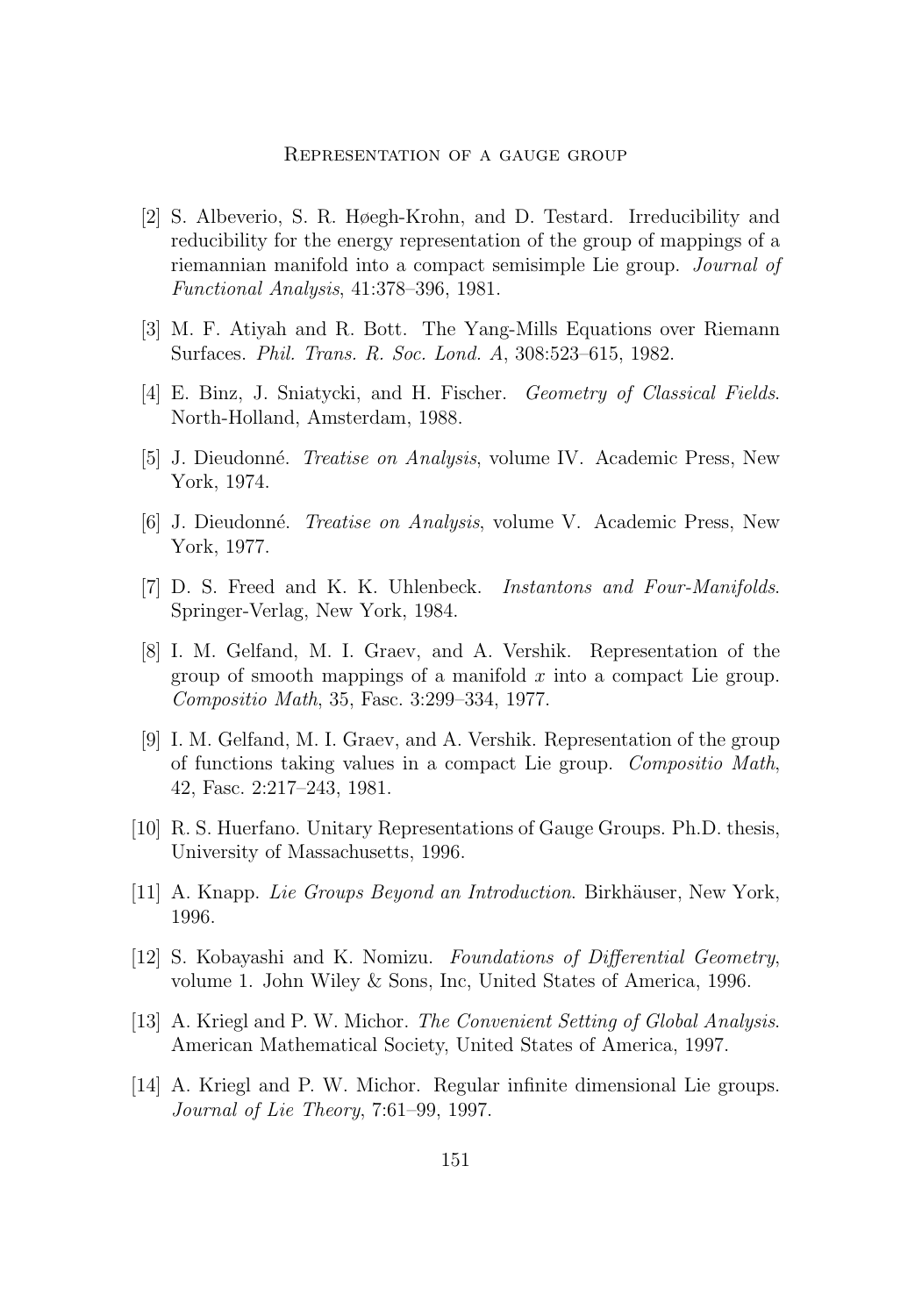- <span id="page-22-0"></span>[15] S. Lang. *Differential and Riemannian Manifolds*. Springer-Verlag, New York, 1995.
- [16] J. A. Leslie. On a Differential Structure for the Group of Diffeomorphism. *Topology*, 6:263–271, 1967.
- [17] P. Libermann and C. Marle. *Symplectic Geometry and Analytical Mechanics*. D. Reidel Publishing Company, Dordrecht, Holland, 1987.
- [18] K. B. Marate and G. Martucci. The geometry of gauge fields. *Journal of Geometry and Physics*, Vol. 6, N.3, 1989.
- [19] J. Mickelsson. *Current Algebras and Groups*. Plenum Monographs in Nonlinear Physics, New York, 1989.
- [20] H. Omori. *Infinite-Dimensional Lie Groups*. Translations of Mathematical Monographs. American Mathematical Society, United States of America, 1984. Original published in Japanese by Kinokuniya Co., Ltd., Tokyo, 1979.
- [21] H. Omori and Y. Maeda. On regular Fréchet-Lie groups iv. *Tokyo J. Math*, 5 No. 2, 1981.
- [22] A. L. Onishchik and E. B. Vinberg. *Lie Groups and Algebraic Groups*. Springer-Verlag, Berlin, 1990.
- [23] R. Palais. *Seminar on the Atiyah-Singer Index Theorem*. Princeton University Press.
- [24] A. Pressley and G. Segal. *Loop Groups*. Oxford University Press, New York, 1986.
- [25] W. Rudin. *Functional Analysis*. McGraw-Hill, Singapore, 1991.
- [26] F. Treves. *Topological Vector Spaces, Distributions and Kernels*. Academis Press, INC, New York, 1973.
- [27] N. R. Wallach. On the irreducibility and inequivalence of unitary representations of gauge groups. *Compositio Mathematica*, 64:3–29, 1987.